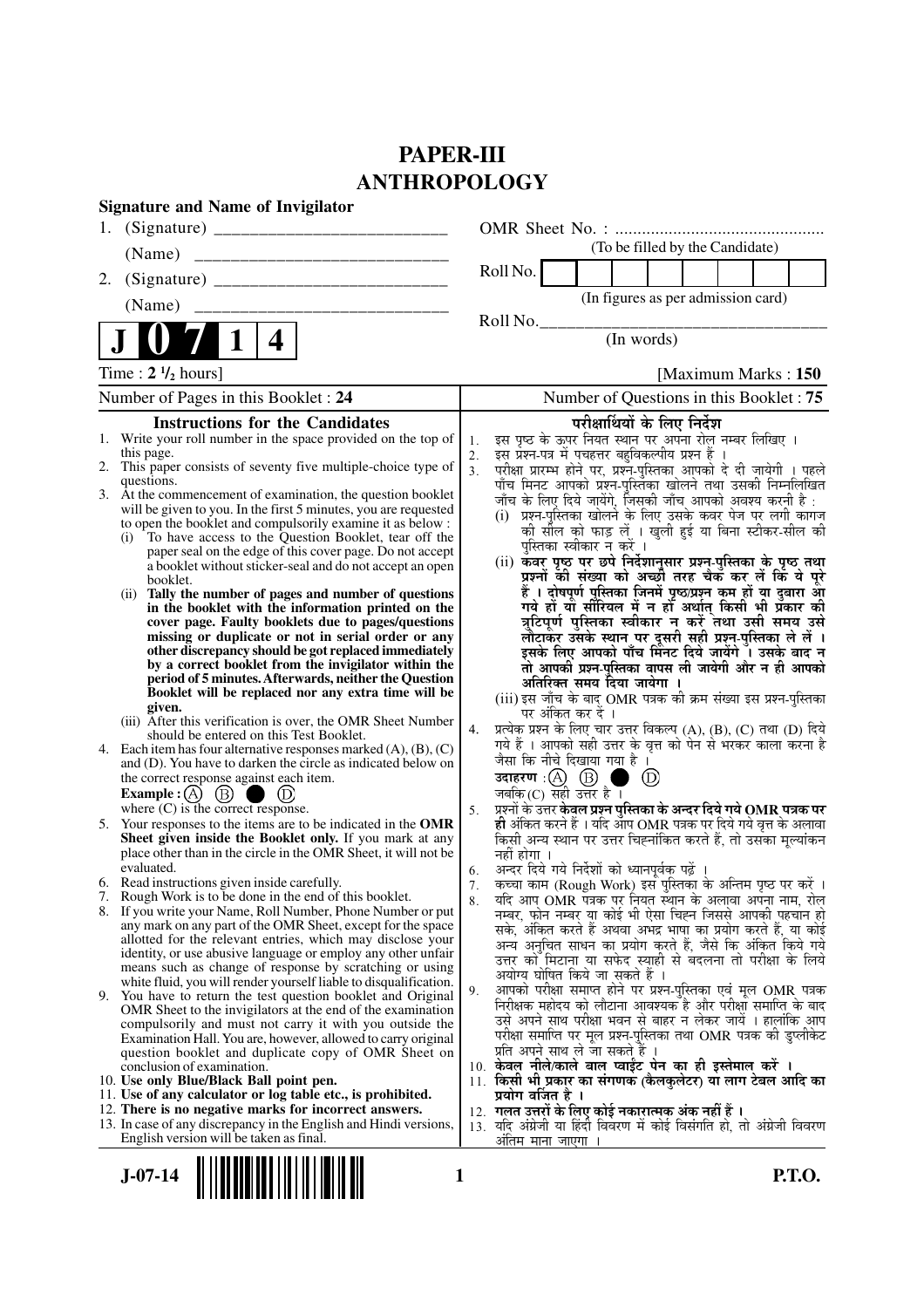### **ANTHROPOLOGY Paper – III**

**Note :** This paper contains **seventy five (75)** objective type questions of **two (2)** marks each. **All** questions are compulsory.

- **1.** The projects that describes the profiles of almost all communities in India is known by the name :
	- (A) Populations of India
	- (B) People of India
	- (C) Communities of India
	- (D) Societies of India
- **2.** The term "Thick description" was coined by :
	- (A) Clifford Geertz
	- (B) Mary Douglas
	- (C) Peter Worsley
	- (D) James Clifford
- **3.** As per the 2001 census, which among the following states showed highest percentage of Scheduled Tribe population ?
	- (A) Meghalaya (B) Assam
	- (C) Tripura (D) Mizoram
- **4.** The function of religion has been :
	- (A) Harmonizing
	- (B) Unifying
	- (C) Instituting confidence in crisis situations
	- (D) All of the above
- **5.** Among the following who is known as the father of field work in Anthropology ?
	- (A) Durkheim
	- (B) Redcliffe Brown
	- (C) Malinowski
	- (D) Franz Boas
- **6.** The "World Congress of Anthropological and Ethnological Sciences" was held in India in the year :
	- (A) 1978 (B) 1982
	- (C) 1991 (D) 1998
- Paper-III 2 J-07-14
- **7.** The mode of inheritance of mitochondrial DNA is :
	- (A) Maternally transmitted
	- (B) Paternally transmitted
	- (C) Maternally and Paternally transmitted
	- (D) None of the above
- **8.** Who among the following gave a measure for coefficient of inbreeding ?<br>(A) J.B.S. Haldane
	- J.B.S. Haldane
	- (B) Curt stern
	- (C) Sewall Wright
	- (D) Eugene Fischer
- **9.** 'Human Genome Project' is a/an :
	- (A) An international collaborative reserved programme
	- (B) National collaborative research programme
	- (C) Regional collaborative research programme
	- (D) European collaborative research programme
- **10.** 'DNA Finger printing' was discovered by :<br>(A) Alec Jeffe
	- (A) Alec Jefferys (B) Tzio & Levin
	- (C) Watson & Crick(D) Kary Mullis
- **11.** 'One gene one enzyme' concept was propounded by:
	- (A) A.E. Garrod
	- (B) Sewall Wright
	- (C) Harry Harris
	- (D) Beadle and Tatum
- **12.** Adaptive radiation is an example of :
	- (A) Convergent evolution
	- (B) Divergent evolution
	- (C) Parallel evolution
	- (D) Co-evolution
- **13.** Some of the iron age sites of India has the evidence of megalithic structure. Iron age site with megalithic structure is found at :
	- (A) Utnur (B) Brahmagiri (C) Hallur (D) Ahichchatra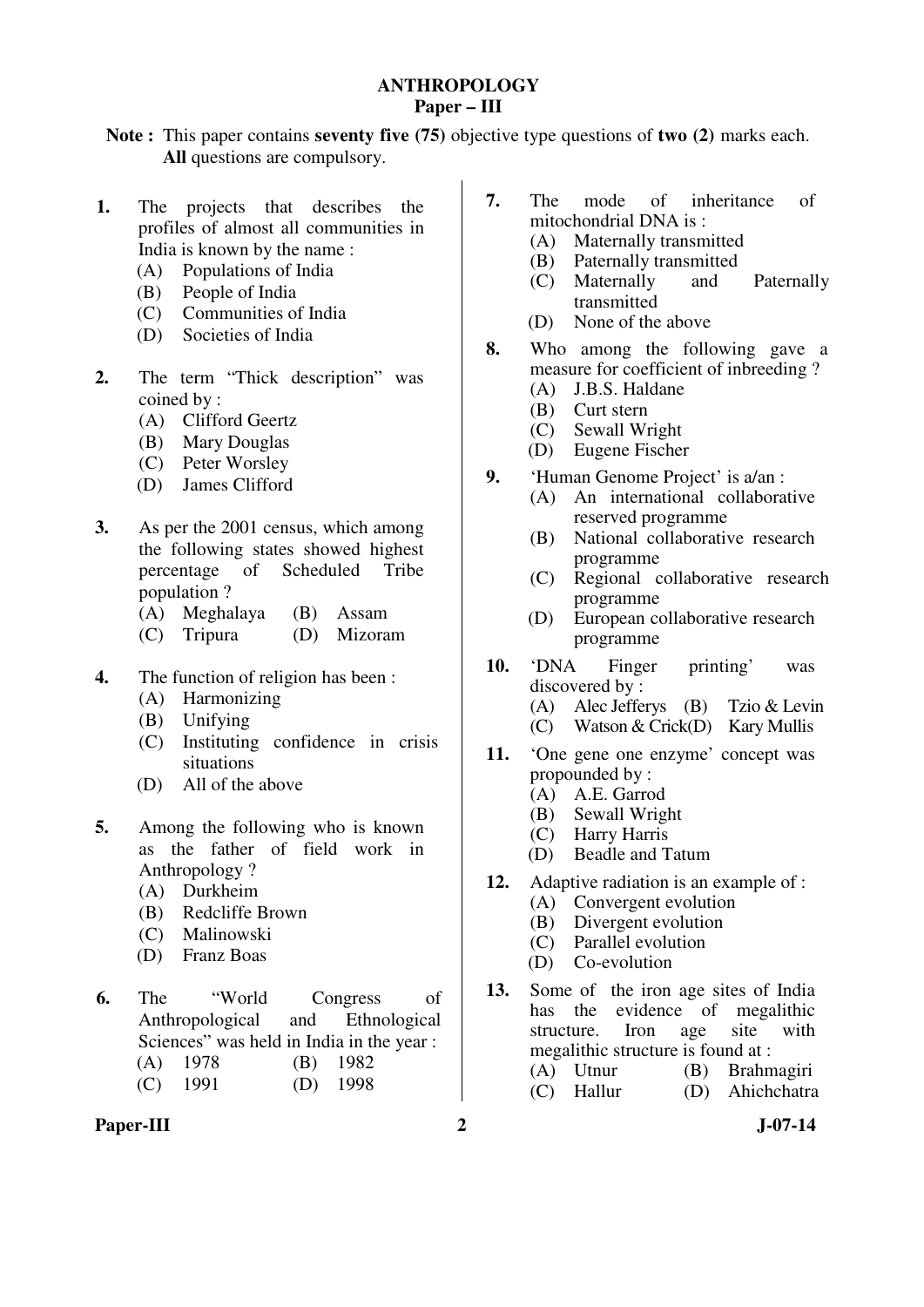#### ¯ÖÏ¿®Ö¯Ö¡Ö **– III**

**सृचना:** इस प्रश्नपत्र में **पचहत्तर (75)** बह-विकल्पीय प्रश्न हैं । प्रत्येक प्रश्न के **दो (2)** अंक हैं । सभी प्रश्न अनिवार्य हैं ।

- 1. भारत के लगभग सभी समुदायों की रूपरेखा का <u>वर्णन करने वाला प्रोजेक्ट किस नाम से जाना</u> जाता है ?
	- $(A)$  भारत की जनसंख्या
	- $(B)$  भारत के लोग
	- (C) भारत के समदाय
	- (D) भारत के समाज
- 2. 'थिक डिसक्रिप्शन' (मोटा विवरण) पद किसने प्रतिपादित किया है ?
	- $(A)$  क्लिफोर्ड गियर्स  $(B)$  मेरी डग्लस
	- (C) पीटर वॅर्सले (D) जेम्स क्लिफोर्ड
- **3.** 2001 की जनगणना के अनुसार निम्नलिखित में से किस राज्य में अनुसूचित जनजाति की जनसंख्या का उच्चतम प्रतिशत पाया गया था ?
	- $(A)$  मेघालय  $(B)$  आसाम
	- (C) त्रिपुरा (D) मिज़ोराम
- **4.** यर्म के कार्य निम्नलिखित में से क्या रहे हैं ?
	- $(A)$  सामंजस्य स्थापित करना
	- $(B)$  एकीकरण
	- (C) संकट की स्थितियों में विश्वास उत्पन्न करना
	- (D) उपर्युक्त सभी
- 5. मानव विज्ञान में क्षेत्रीय कार्य के जनक के रूप में किसे जाना जाता है ?
	- (A) दुर्खीम (B) रेडक्लिफ ब्राऊन
	- (C) मैलिनोवस्की (D) फ्रेंज़ बोआस
- **6.** "विश्व मानवविज्ञानीय एवं नृजातीय विज्ञान सम्मेलन'' भारत में किस वर्ष में हुआ था ?

| $(A)$ 1978 | $(B)$ 1982 |
|------------|------------|
| $(C)$ 1991 | $(D)$ 1998 |

- 7. मिटोकाण्डिएल डीएनए के वंशानुक्रम की विधि है :
	- (A) मातृवंश से संचारित
	- (B) पितृवंश से संचारित
	- (C) मातृवंश और पितृवंश से संचारित
	- (D) उपरोक्त में से कोई नहीं ।
- 8. निम्नलिखित में से किसने अंत:प्रजनन के गुणांक का माप दिया है ?
	- (A) जे.बी.एस. हाल्डेन (B) कर्ट स्टर्न
	- (C) सेवल राइट (D) ईयूजीन फिशर
- **9.** 'मानव जिनोम परियोजना' है
	- (A) एक अंतर्राष्ट्रीय सहयोगी अनुसंधान कार्यक्रम
	- (B) राष्ट्रीय सहयोगी अनुसंधान कार्यक्रम
	- (C) क्षेत्रीय सहयोगी अनुसंधान कार्यक्रम
	- (D) युरोपीय सहयोगी अनुसंधान कार्यक्रम
- 10. 'डीएनए फिंगरप्रिंट' का आविष्कार निम्नलिखित में से किसके द्वारा किया गया था ?
	- $(A)$  एलेक जेफरीज़
	- (B) टिजिओ और लेविन
	- (C) वाटसन और क्रिक
	- (D) केरी मलिस
- 11. 'एक जीन एक एन्जाइम' की संकल्पना का प्रतिपादन किसके द्वारा किया गया ?  $(A)$  ए. ई. गेरोड  $(B)$  सेवल राइट
	- (C) हैरी हैरिस (D) बीडल और टैटम
- 12. अनुकूल विकिरण निम्नलिखित में से किसका उदाहरण है $2$  $(A)$  अभिसारी विकास  $(B)$  अपसारी विकास
	- (C) समांतर विकास (D) सह-विकास
- 13. भारत के कुछ लौह युग स्थलों में मध्य पाषाण यग की संरचना का प्रमाण मिलता है । मध्य पाषाण युगीय संरचना के साथ लौह युग के प्रमाण कहाँ पाए जाते हैं ?
	- $(A)$  अतनूर  $(B)$  ब्रह्मगिरी (C) हल्लूर (D) आइछात्र

**J-07-14 3 Paper-III**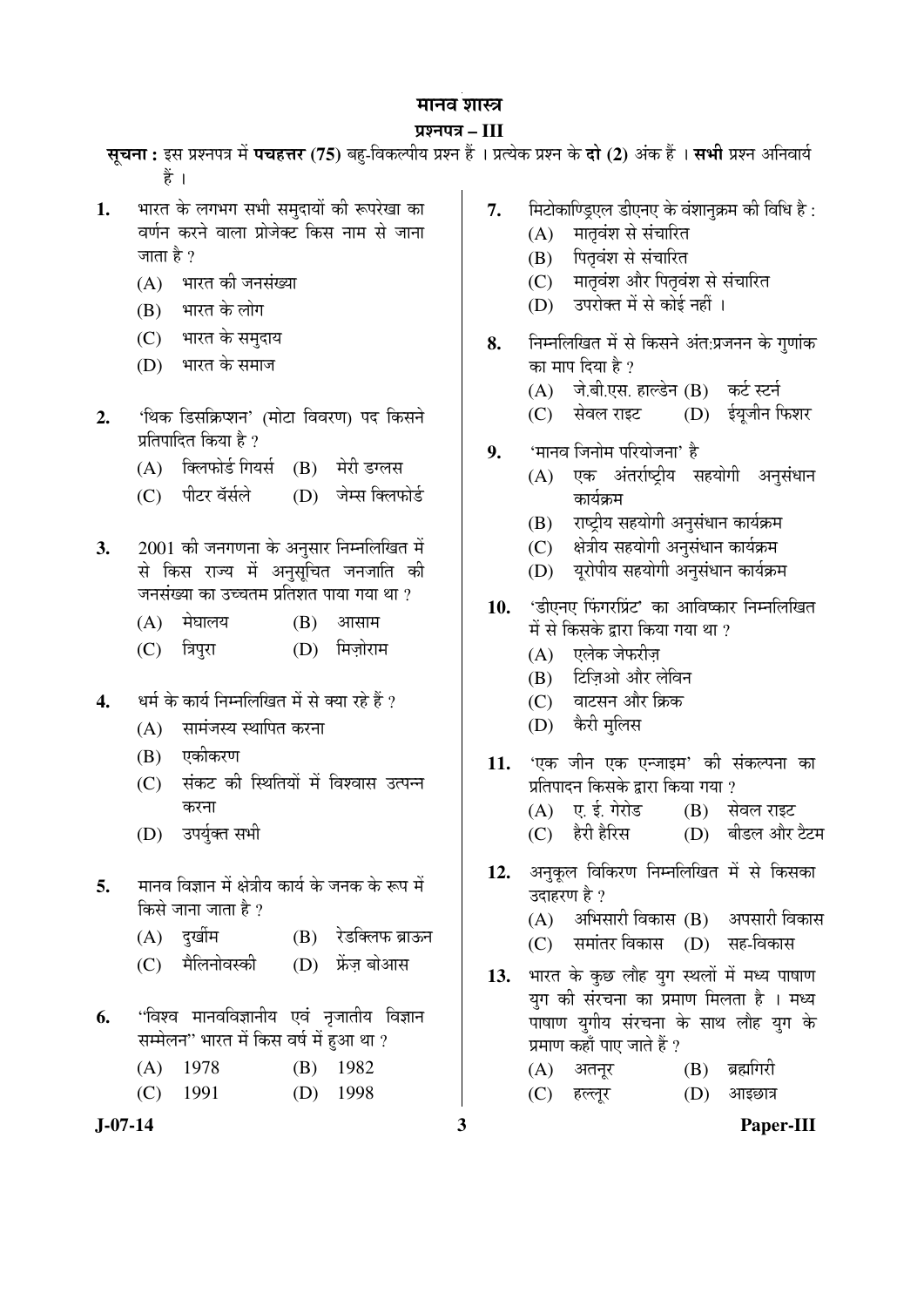- **14.** Indus people had a knowledge of metallurgy. It is proved by the presence of :
	- (A) seals of stealite
	- (B) copper tools
	- (C) conch shell bangle
	- (D) terracotta vessels
- **15.** Several Neolithic chalcolithic evidences are found in India. Which of the following sites represents central India ?
	- (A) Rana Ghundai (B) Ahar
	- (C) Navdatoli (D) Sangana Kallu
- **16.** Which of the following are the more common models in Anthropology as per Pretti J. Pelto ?
	- (i) Community studies model
	- (ii) Two case comparison model
	- (iii) Cross cultural (statistical) model
	- (iv) Regional variation model

**Codes :** 

- (A) (i), (ii) and (iii) are correct.
- (B) (ii) and (iv) are correct.<br>(C) (i), (iii) and (iv) are cor-
- $(i)$ ,  $(iii)$  and  $(iv)$  are correct.
- (D) All are correct.
- **17.** Which of the following are included in patron-client relationship as per M.N. Srinivas ?
	- (i) Jajman Kamin
	- (ii) Master Servant
	- (iii) Landowner Tenant
	- (iv) Creditor Debtor

**Codes :** 

- $(A)$  (i), (ii), (iii) and (iv) are correct.
- (B) (ii) and (iii) are correct.
- (C) (i) and (iv) are correct.
- (D) (i), (ii) and (iii) are correct.
- **18.** Which of the following government agencies are concerned for tribal welfare and development ?
	- (i) Integrarted Tribal Development Agency
	- (ii) Girijan Cooperative Corporation
	- (iii) Tribal Welfare Department
	- (iv) Ministry of Tribal Affairs

# **Codes :**

- $(A)$  (i) and (iv) are correct
- (B) (ii) and (iii) are correct<br>(C) All are correct
- All are correct
- (D) (i) and (ii) are correct

## **Paper-III 4 J-07-14**

- **19.** Which of the following are the major constraints for development of Scheduled Tribes in India ?
	- (i) Poverty and food insecurity
	- (ii) Illiteracy and Ignorance
	- (iii) Exploitation and land alienation
	- (iv) Exclusion due to geographical isolation and segregation

### **Codes :**

- (A) (i), (ii) and (iii) are correct.
- (B) (i), (ii), (iii) and (iv) are correct.
- (C) (iii) and (iv) are correct.
- (D) (ii) and (iv) are correct.
- **20.** Which of the following are the correct type of sampling procedures ?
	- (i) Random sampling
	- (ii) Purposive sampling
	- (iii) Stratified sampling
	- (iv) Self selected sampling

#### **Codes :**

- (A) (i), (ii) and (iii) are correct.
- (B) (ii) and (iv) are correct.
- (C) (i) and (iv) are correct.
- (D) All are correct.
- **21.** Match an item List-I with an item in List-II. Use the codes given below :

| a. Structuralism i. A.L. Kroeber   |
|------------------------------------|
|                                    |
|                                    |
| c. Diffusionism iii. B. Malinowski |
|                                    |
|                                    |
|                                    |
|                                    |
|                                    |
|                                    |
|                                    |

|  | $(B)$ iii ii i iv |  |
|--|-------------------|--|
|  | $(C)$ ii iii iv i |  |
|  | $(D)$ iv i ii iii |  |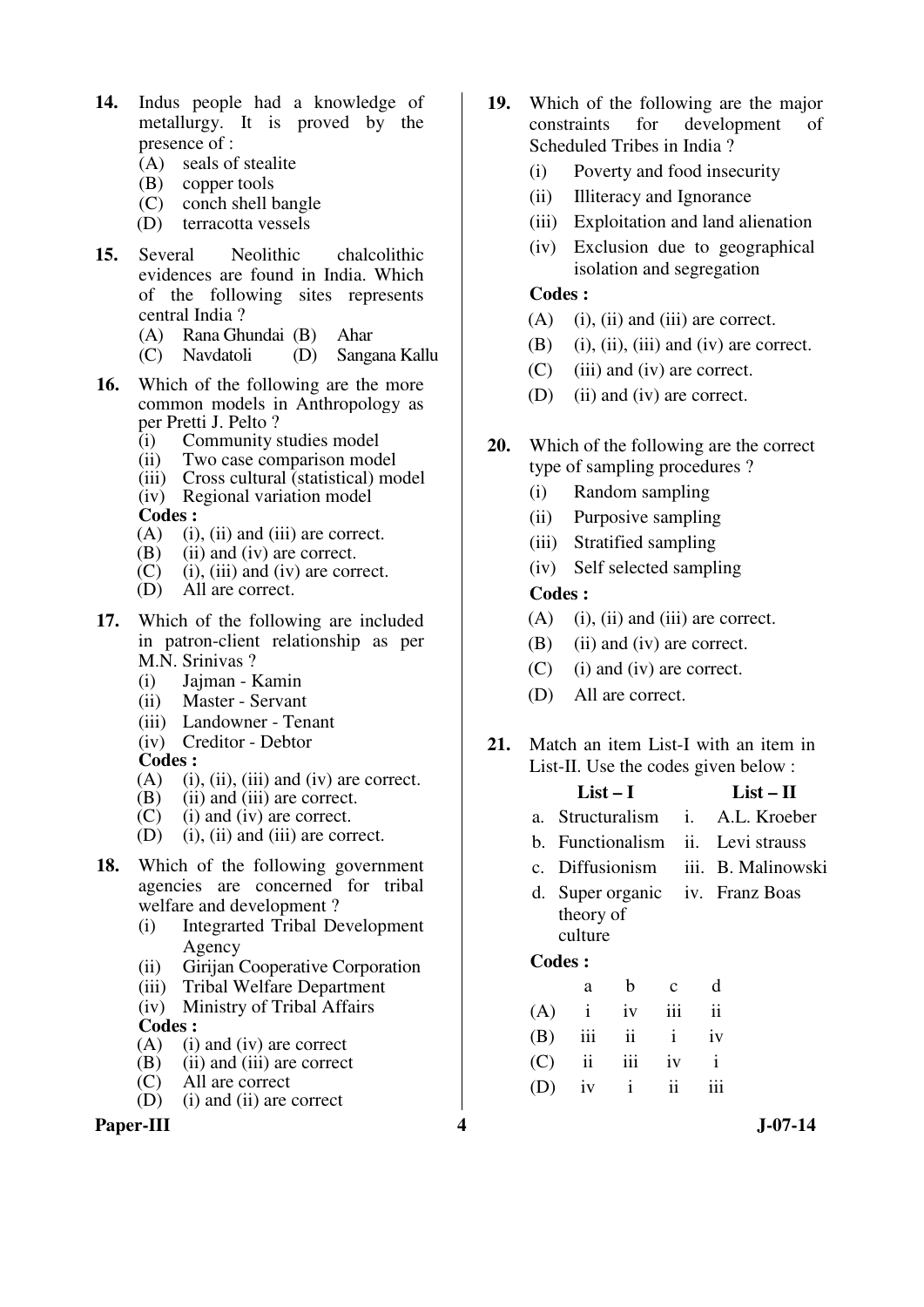14. सिन्ध सभ्यता के लोगों को धात कार्य का ज्ञान था । यह किसकी मौजूदगी से प्रमाणित हुआ है ?  $(A)$  स्टीलाइट की मोहरें $(B)$  तांबे के औजार (C) शंख की चूड़ियाँ (D) टेराकोटा पात्र 15. भारत में नव पाषाण-ताम्र पाषाण युग के कई प्रमाण मिले हैं । निम्नलिखित में से कौनसा स्थल केन्द्रीय भारत का प्रतिनिधित्व करता है ?  $(A)$  राणा घुंडाई  $(B)$  अहार (C) नवदातोली (D) संगनाकाल्लु 16. प्रेट्टी जे. पेल्टो के अनुसार मानवविज्ञान में ज्यादा सामान्य मॉडल निम्नलिखित में से कौन सा है ? (i) समुदाय अध्ययन मॉडल (ii) दो-केस तुलना मॉडल (iii) क्रोस-कल्चरल (सांख्यिकीय) मॉडल (iv) क्षेत्रीय भिन्नता मॉडल  $\overline{q}$ ः (A) (i), (ii) और (iii) सही हैं । (B) (ii) और (iv) सही हैं । (C) (i), (iii) और (iv) सही हैं ।  $(D)$  सभी सही हैं। 17. एम. एन. श्रीनिवास के अनुसार दाता-मुवक्किल सम्बन्ध में निम्नलिखित में से कौन सा समाविष्ट है ?  $(i)$  जजमान – कमीन (ii) मालिक (या स्वामी) – सेवक (iii) भूस्वामी – अधिभोक्ता (दखलदार)  $(iv)$  ऋणदाता – ऋणी  $\overline{\phi}$ : (A) (i), (ii), (iii) और (iv) सही हैं । (B)  $(ii)$  और  $(iii)$  सही हैं । (C) (i) और (iv) सही हैं । (D) (i), (ii) और (iii) सही हैं । 18. निम्नलिखित में से कौन सी एजेन्सियाँ जनजाति कल्याण एवं विकास से सरोकार रखती हैं ? (i) समेकित जनजाति विकास एजेन्सी (ii) गिरिजन सहकारी निगम (iii) जनजाति कल्याण विभाग  $(iv)$  जनजातीय क्रियाकलाप मंत्रालय Ûæú™ü **:** (A) (i) और (iv) सही हैं ।  $(B)$  (ii) और (iii) सही हैं ।  $(C)$  सभी सही हैं।

(D) (i) और (ii) सही हैं ।

- 19. भारत में अनसचित जनजातियों के विकास के मार्ग में मुख्य प्रतिबंध निम्नलिखित में से कौन से हैं ?
	- (i) गरीबी एवं खाद्य असुरक्षा
	- (ii) निरक्षरता एवं अज्ञानता
	- (iii) शोषण एवं भ-स्वत्व अंतरण
	- (iv) भौगोलिक अलगाव एवं पृथक्करण द्वारा अपवर्जन
	- $\overline{\phi}$ :
	- (A)  $(i)$ ,  $(ii)$  और  $(iii)$  सही हैं ।
	- (B) (i), (ii), (iii) और (iv) सही हैं ।
	- (C) (iii) और (iv) सही हैं ।
	- (D) (ii) और (iv) सही हैं ।
- 20. ਜਿਸਕਾਗਿਯਿਗ में कौन से प्रतिचयन के सही प्रकार
	- है ?
	- (i) यादच्छिक प्रतिचयन
	- (ii) सोद्देश्य प्रतिचयन
	- (iii) स्तरित प्रतिचयन
	- $(iv)$  स्व-चयनित प्रतिचयन

कुट :

- $(A)$  (i), (ii), (iii) सही हैं ।
- (B) (ii) और (iv) सही हैं ।
- (C) (i) और (iv) सही हैं।
- $(D)$  सभी सही हैं।
- 21. सूची I में दी मदों को सूची II में दी मदों के साथ समेलित कीजिये और नीचे दिये कूट से <u>सही उत्तर का चयन कीजिये :</u>

|       | सूची – I       |                         |              | सूची – II               |
|-------|----------------|-------------------------|--------------|-------------------------|
|       | a. संरचनावाद   |                         |              | i. ए.एल. क्रोबर         |
|       | b. प्रकार्यवाद |                         |              | ii. लेवी-स्ट्रॉस        |
|       | c. विसरणवाद    |                         |              | iii. बी. मैलिनोवस्की    |
|       | d. संस्कृति का |                         |              | iv. फ्रेंज़ बोआस        |
|       | अधिजैविक       |                         |              |                         |
|       | सिद्धान्त      |                         |              |                         |
| कूट : |                |                         |              |                         |
|       | a              | b                       | $\mathbf c$  | d                       |
| (A)   | $\mathbf{i}$   | iv                      | iii          | $\overline{\mathbf{i}}$ |
| (B)   | iii            | $\overline{\mathbf{1}}$ | $\mathbf{i}$ | iv                      |

 (C) ii iii iv i  $(D)$  iv i ii iii

**J-07-14 5 Paper-III**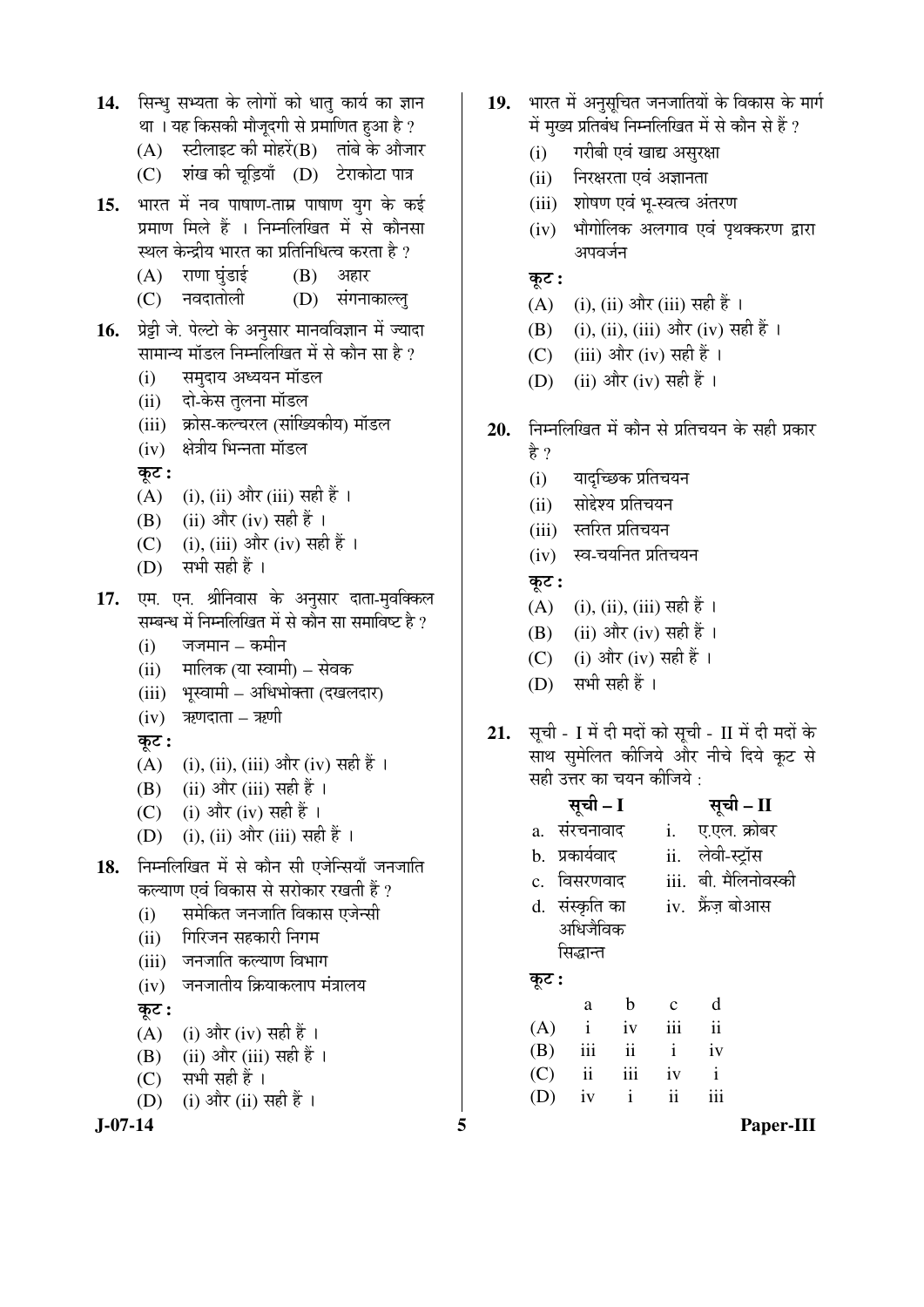- **22.** Read the following and choose the correct answer from the options given below :
	- By growth is meant
	- (i) Increase in size
	- (ii) Increase in volume
	- (iii) Increase in shape
	- (iv) Increase in weight

**Codes :** 

- (A) iv, i, iii (B) i, ii, iv
- $(C)$  i, ii, iii  $(D)$  ii, iii, iv
- **23.** With the parential combination of  $MN \times MN$  blood groups, the offsprings will be produced in the proportion of :
	- (A) 50% MN, 25% M, 25% N
	- (B) 25% MN, 50% M, 25% N
	- (C) 40% MN, 20% M, 40% N
	- (D) 30% MN, 30% M, 40% N
- **24.** A man with type A blood group marries with type AB blood group. What are the different blood group types of their offspring could have ? (A) A only (B) AB only
	- (C) A and AB (D) A, B and AB
- **25.** Increase in human height is referred to as :
	- (A) Areal growth
	- (B) Linear growth
	- (C) Transverse growth
	- (D) None of the above
- **26.** Read the following and choose the correct answer from the options given below :

 Factors which tend to change gene frequencies are :

- (i) Mutation
- (ii) High altitude
- (iii) Natural selection
- (iv) Random mating

**Codes :** 

| $(A)$ i, iii, iv | $(B)$ i, ii, iii |
|------------------|------------------|
| $(C)$ i, iii     | $(D)$ i, ii, iv  |

Paper-III 6 J-07-14

- **27.** Read the following and choose the correct answer from the options given below :
	- What is true of the dermatoglyphics ?<br>(i) Used in personal identifications.
	- (i) Used in personal identifications.<br>(ii) It is a clinical tool.
	- It is a clinical tool.
	- (iii) It is a monogenic trait.
	- (iv) It is used for twin zygosity determination.
	- **Codes :**

(A) i, ii, iii (B) ii, iii, iv (C) i, ii, iv (D) i, iii, iv  $(D)$  i, iii, iv

- 
- **28.** Environmental archaeology deals with the issues related to :<br>(A) Fauna and flora
	- (A) Fauna and flora<br>(B) Palaeo temperat
	- (B) Palaeo temperature<br>(C) Formation of strata
	- (C) Formation of strata<br>(D) All of the above
	- All of the above
- **29.** New archaeology involves the understanding of archaeological archaeological evidences to construct :
	- (A) Relation between biology and culture
	- (B) Analysis of the environment of early man
	- (C) Life ways of the community of the settlement<br>Statistical and
	- (D) Statistical analysis of the antiquities of early man
- **30.** Earliest evidence of living floor of the early man of western Europe is found in the site namely :<br>(A)  $Terra - Amat$ 
	- (A) Terra Amata (B) Lajaret
	- Swanscomble (D) Torralba
- **31.** Given below are two statements, one is labeled as Assertion (A) and the other is labeled as Reason (R).

**Assertion (A) :** Peasantry is part society and part culture.

**Reason (R) :** Peasantry is the whole part of the society and culture.

 In the context of about two statements which one of the following is correct ? **Codes :** 

- (A) Both (A) and (R) are true and  $(R)$ is the correct explanation of (A).
- (B) (A) is true and (R) is not the correct explanation of (A).
- (C) (A) is true, but (R) is incorrect.<br>(D) (A) is false, but (R) is true.
- (A) is false, but  $(R)$  is true.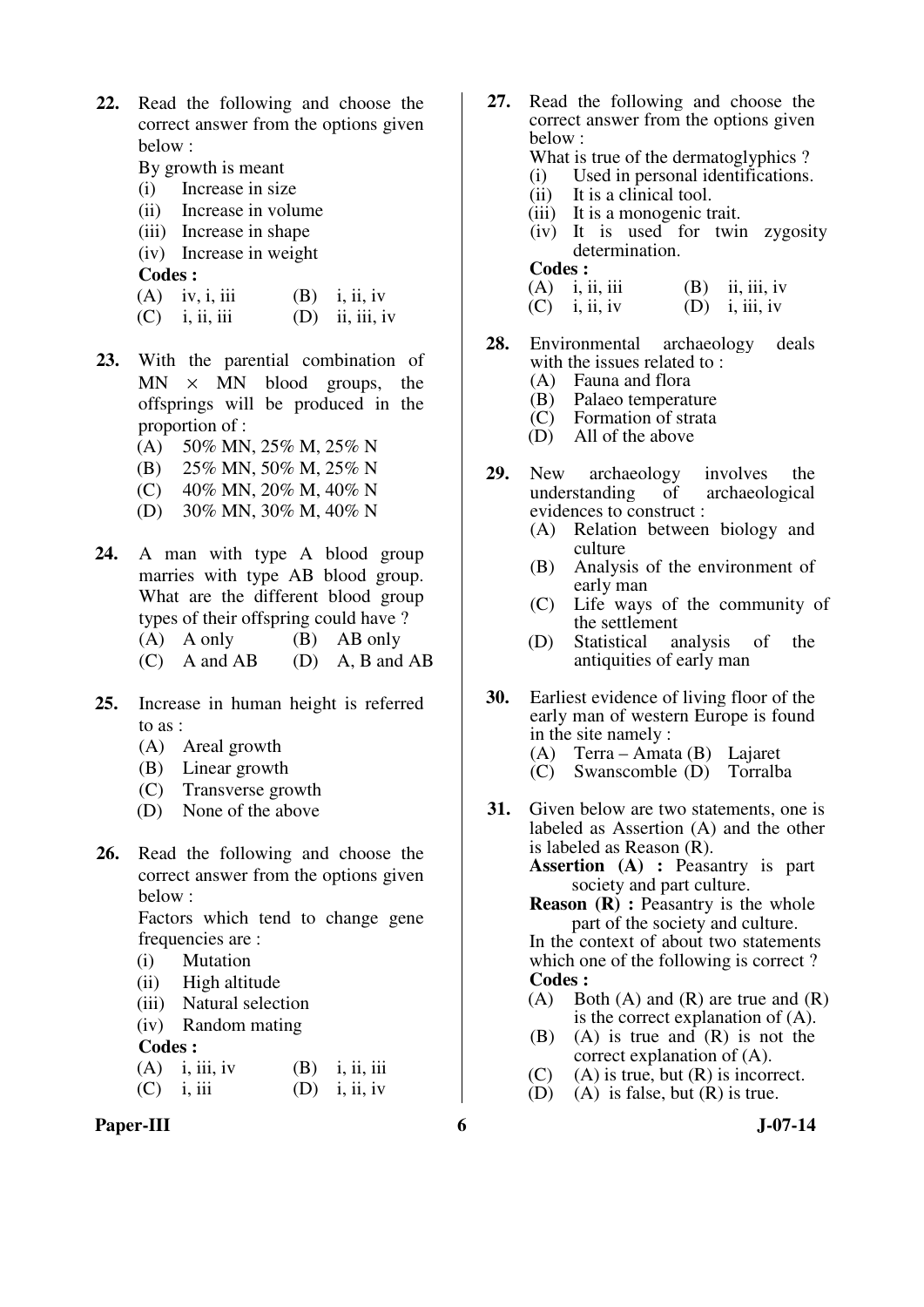- 22. निम्नलिखित को पढिये और नीचे दिये गए विकल्पों से सही उत्तर का चयन कीजिये : प्रोथ (संवृद्धि) का अर्थ है :
	- $(i)$  आकार में वृद्धि
	- (ii) आयतन या वॉलयम में वृद्धि
	- (iii) शेप में वृद्धि
	- (iv) वजन में वृद्धि
	- $\overline{\phi}$ :
	- (A) iv, i, iii (B) i, ii, iv
	- $(C)$  i, ii, iii  $(D)$  ii, iii, iv
- 23. जन माता-पिता में MN × MN रक्त समूह का संयोजन होता है उनके बच्चे निम्नलिखित के अनुपात के साथ जन्म लेगे :
	- (A) 50% MN, 25% M, 25% N
	- (B) 25% MN, 50% M, 25%N
	- (C) 40% MN, 20% M, 40% N
	- (D) 30% MN, 30% M, 40% N
- 24. **एक पुरुष जिसका रक्त समुह टाईप A** का है वह उससे विवाह करता है जिसका रक्त समूह टाईप AB का है । उनके बच्चों के रक्त समह किन प्रकारों के हो सकते हैं ?
	- $(A)$  केवल  $A$   $(B)$  केवल  $AB$
	- $(C)$  A  $\overrightarrow{AT}$  AB  $(D)$  A, B  $\overrightarrow{AT}$  AB
- **25.** मानव के वजन में वृद्धि को क्या कहा जाता है ?
	- (A) क्षेत्रीय वृद्धि
	- (B) रेखीय वृद्धि
	- (C) आड़ी या अनुप्रस्थ वृद्धि
	- (D) उपर्युक्त में से कोई नहीं ।
- 26. निम्नलिखित को पढिये और नीचे दिये विकल्पों से सही उत्तर का चयन कीजिये – कारक जो जीन आवृत्तियों को परिवर्तित करने लगते हैं $\cdot$ 
	- (i) उत्परिवर्तन (ii) अति ऊँचाई  $(iii)$  प्राकृतिक चयन  $(iv)$  यादुच्छिक संगम कूट :
	- $(A)$  i, iii, iv  $(B)$  i, ii, iii  $(C)$  i, iii  $(D)$  i, ii, iv
- 
- 27. निम्नलिखित को पढ़िये और नीचे दिये गये िवकल्पों से सही उत्तर का चयन कीजिये : डर्मेटोग्लाइफिक्स के बारे में क्या सत्य है ?  $(i)$  यह व्यक्तिगत पहचान में उपयोग होता है । (ii) यह रोग विषयक उपकरण है । (iii) यह एक पूर्वज सम्बन्धी विशेषता है ।
	- $(iv)$  जुड़वाँ युग्मिता निर्धारण में उपयोग होता है। कट:
	- (A) i, ii, iii (B) ii, iii, iv  $(C)$  i, ii, iv  $(D)$  i, iii, iv
- 28. पर्यावरणीय पुरातत्त्व विज्ञान किस से सम्बन्धित मद्दों के साथ सरोकार रखता है ?
	- $(A)$  प्राणीजात एवं वनस्पति
	- $(B)$  पुरा तापमान
	- (C) परत या स्तर की रचना/निर्माण
	- (D) उपर्युक्त सभी
- 29. नव पुरातत्त्व विज्ञान, निम्नलिखित में से किसे िवनिर्मित करने के लिये पुरातत्वीय प्रमाणों को समतल रखता है ?
	- $(A)$  जीव विज्ञान तथा संस्कृति के बीच सम्बन्ध
	- $\overline{(\textbf{B})}$  and  $\overline{(\textbf{B})}$  and  $\overline{(\textbf{B})}$  and  $\overline{(\textbf{B})}$
	- $(C)$  बस्ती के समदाय के लोगों के जीवन जीने के ढंग
	- $(D)$  आरम्भिक मानव के परावशेषों का सांख्यिकीय विश्लेषण
- **30.** पश्चिमी युरोप के आरम्भिक मानव के विद्यमान फर्श या तल्ला का प्रारम्भिक प्रमाण किस स्थल में पाया गया है ?
	- (A) टेरा-अमाटा (B) लाज़ारेत<br>(C) स्वांज़कॉम्बल (D) टोराल्बा
	- (C) स्वांज़कॉम्बल
- 31. नीचे दो कथन दिये गये हैं, एक को अभिकथन (A) और दुसरे को कारण (R) का नाम दिया गया है – **अभिकथन (A) :** कृषक वर्ग अंशत: समाज तथा अंशत: संस्कृति है ।
	- **कारण (R) :** कृषक वर्ग समाज और संस्कृति का सम्पूर्ण भाग होता है ।

उपर्युक्त दो कथनों के संदर्भ में निम्नलिखित में से कौनसा सही हैं ?

कट :

- $(A)$   $(A)$  और  $(R)$  दोनों सत्य हैं, और  $(R)$ , (A) की सही व्याख्या है ।
- (B) (A) सत्य है और (R), (A) की सही व्याख्या नहीं है ।
- $(C)$  (A) सत्य है, परन्तु (R) असत्य है।
- $(D)$   $(A)$  असत्य है, परन्तु  $(R)$  सत्य है।
- 

# **J-07-14 7 Paper-III**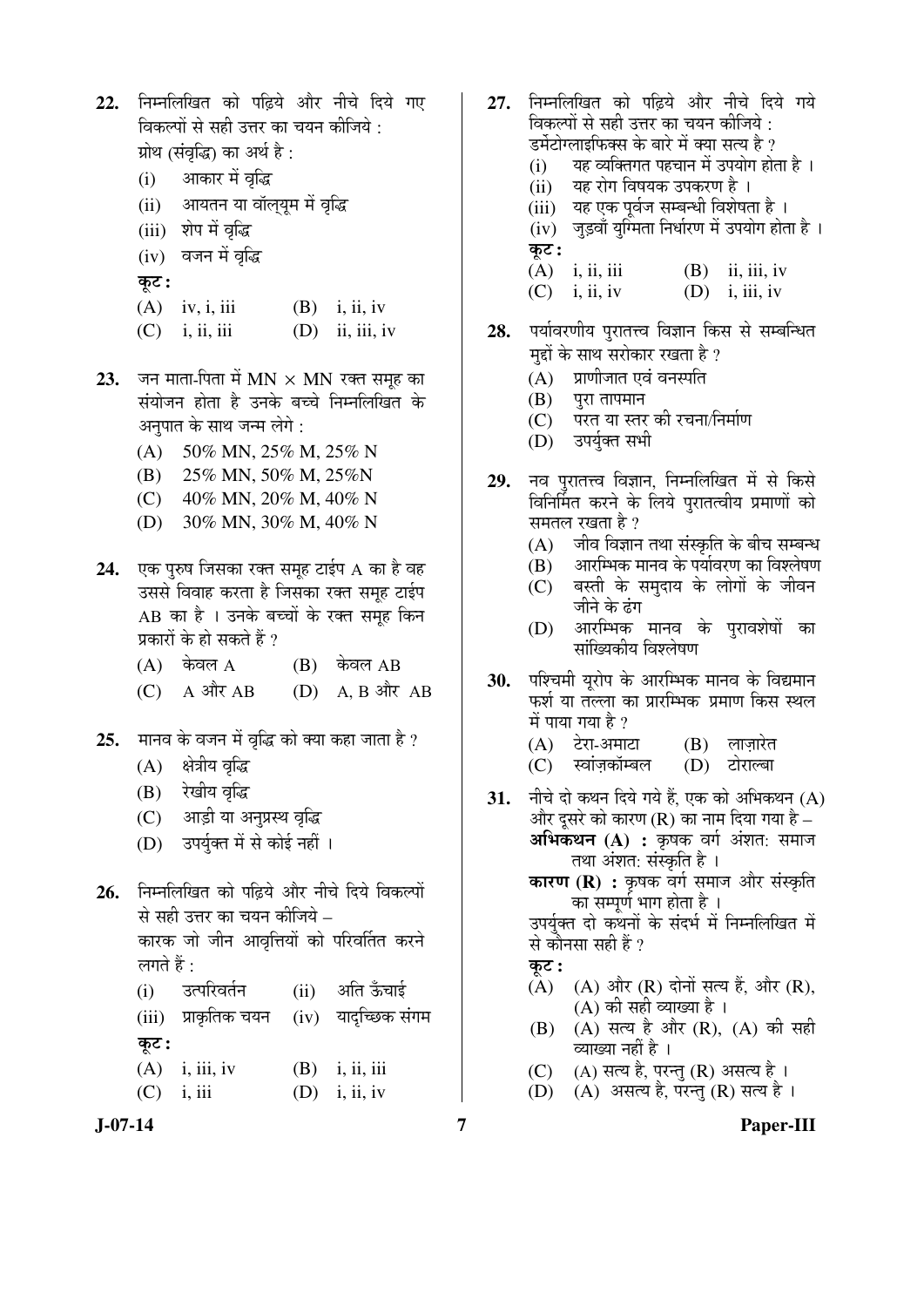- **32.** Given below are two statements, one is labeled as Assertion (A) and the other is labeled as Reason (R).
	- **Assertion (A) :** Land alienation among the tribal population is occurring rapidly and is leading to their vulnerability.
	- **Reason (R) :** Deforestation due to coming of multinational componies and extensive mining is occurring in the tribal areas.

 In the context of about two statements, which one of the following is correct ? **Codes :** 

- (A) Both (A) and (R) are true and (R) is not the correct explanation of (A).
- (B) Both (A) and (R) are true and (R) is the correct explanation of (A).
- $(C)$  (A) is true, but  $(R)$  is false.
- (D) (A) is false, but (R) is true.
- **33.** Given below are two statements, one is labeled as Assertion (A) and the other is labeled as Reason (R).
	- **Assertion (A) :** Generalized reciprocity reinforces solidarity of the group as a whole by establishing patterns of obligations and interdependence that continues through time.
	- **Reason (R) :** Generalized reciprocity is a pattern of exchange in which individuals contribute with expectation of return in kind.

 In the context of about two statements which one of the following is correct ? **Codes :** 

- (A) (A) is true but  $(R)$  is false.
- (B) (A) is false, but  $(R)$  is true.
- (C) Both (A) and (R) are true and (R) is not the correct explanation of (A).
- (D) Both (A) and (R) are true and (R) is the correct explanation of (A).
- **34.** Given below are two statements, one is labeled as Assertion (A) and the other is labeled as Reason (R).
	- **Assertion (A) :** "Unity in Diversity" is the dominant cultural trait of Indian society.
	- **Reason (R) :** The people of India express unity, eventhough eventhough cultural diversity and variations exist among different ethnic groups.

 In the context of about two statements which one of the following is correct ? **Codes :** 

- (A) Both (A) and (R) are true and (R) is not the correct  $\int$  is not explanation of (A).
- (B) Both (A) and (R) are true and (R) is the correct explanation of (A).
- (C) (A) is true but  $(R)$  is false.<br>(D) (A) is false, but  $(R)$  is true
- $(A)$  is false, but  $(R)$  is true.
- **35.** Given below are two statements, one is labeled as Assertion (A) and the other is labeled as Reason (R). **Assertion (A) :** Ethnography essentially
	- involves empirical work.
	- **Reason (R) :** Ethnography is a methodology theory or set of ideas about research in anthropology.

 In the context of about two statements which one of the following is correct ? **Codes :** 

- (A) (A) is correct and  $(R)$  is wrong.
- (B) (A) is wrong and (R) is correct.
- (C) Both  $(A)$  and  $(R)$  are wrong.
- (D) Both (A) and (R) are correct.
- **36.** Given below are two statements, one is labeled as Assertion (A) and the other is labeled as Reason (R).

**Assertion (A) :** Consanguinity is a form of non random mating.

**Reason** (**R**) : Its frequency is very high in north India.

 In the context of about two statements which one of the following is correct ? **Codes :** 

- (A) Both (A) and (R) are true and (R) is the correct explanation of (A)
- (B) Both (A) and (R) are true and (R) is not the correct explanation of (A)
- (C) (A) is true but  $(R)$  is false
- (D) (A) is false, but (R) is true

**Paper-III 8 J-07-14**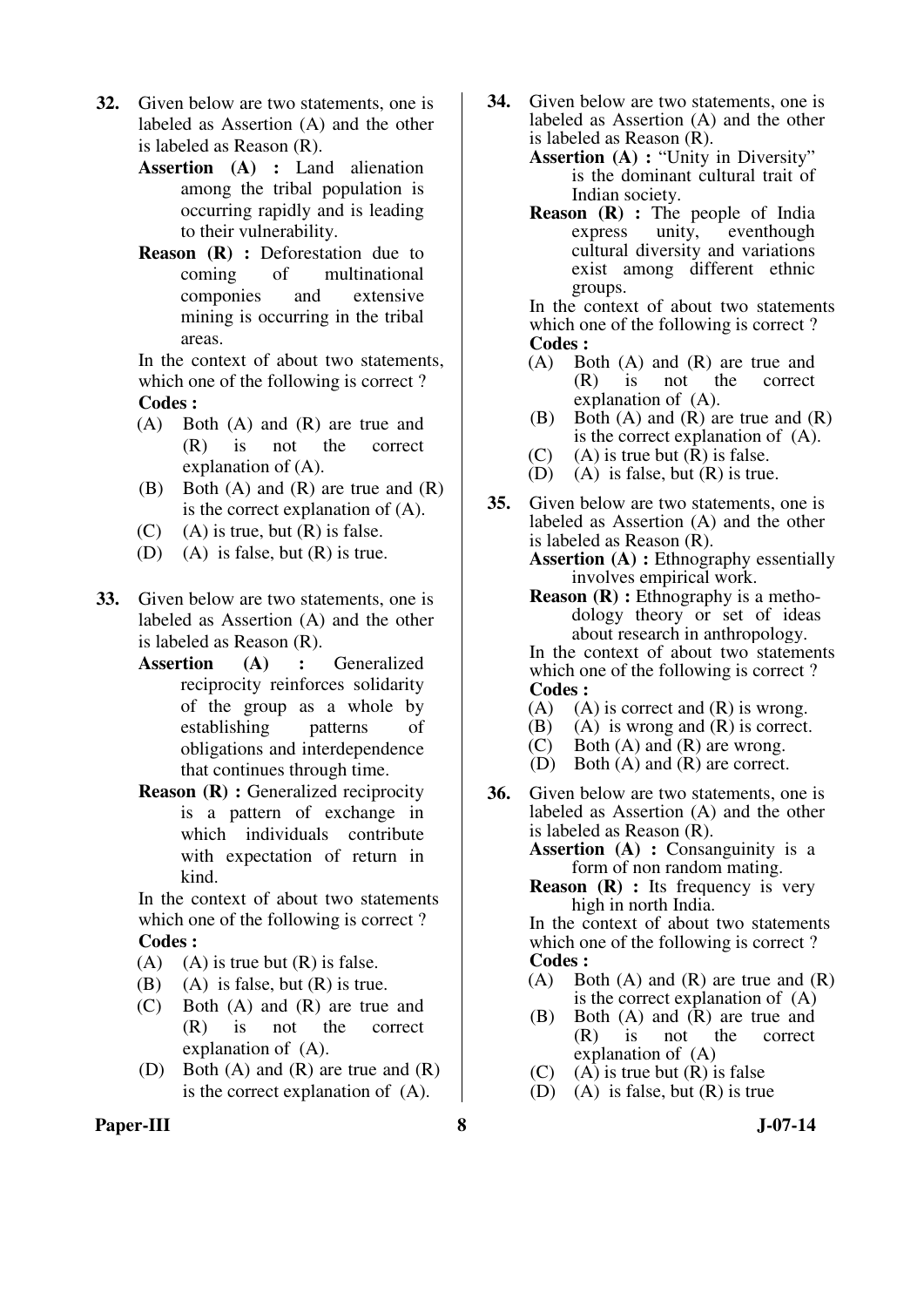- 32. नीचे दो कथन दिये गये हैं, एक को अभिकथन  $(A)$  और दूसरे को कारण  $(R)$  का नाम दिया गया है  $-$ 
	- **अभिकथन (A) :** जनजातीय जनसंख्या के बीच भू बेदखली तेजी से हो रही है और उनकी संवेदनशीलता की ओर प्रवृत कर रही है ।
	- **कारण (R) :** बहुराष्ट्रीय कम्पनियों और जनजातीय क्षेत्रों में विस्तरित खदान कार्य के कारण वनों की कटाई हो रही है ।

उपर्युक्त दो कथनों के संदर्भ में निम्नलिखित में से कौनसा सही हैं ?

कट :

- $(A)$   $(A)$  और  $(R)$  दोनों सत्य हैं, और  $(R)$ ,  $(A)$  की सही व्याख्या नहीं है ।
- $(B)$   $(A)$  और  $(R)$  दोनों सत्य हैं, परन्तु  $(R)$ ,  $(A)$  की सही व्याख्या है ।
- $(C)$  (A) सत्य है परन्तु (R) असत्य है।
- $(D)$   $(A)$  असत्य है परन्तु (R) सत्य है।
- **33.** नीचे दो कथन दिये गये हैं. एक को अभिकथन (A) और दुसरे को कारण (R) का नाम दिया गया है –
	- **अभिकथन (A) :** सामान्यीकृत पारस्परिकता, दायित्वों तथा अंत:निर्भरता के पैटर्न, जो सतत चलते रहते है, स्थापित करके सम्पूर्ण समूह की एकात्मकता को पुनर्बलित करती है ।
	- **कारण (R) :** सामान्यीकृत पारस्परिकता विनिमय का एक पैटर्न हैं जिसमें व्यक्ति वस्तु में प्रतिफल या वापसी की प्रत्याशा के साथ योगदान करते हैं ।

उपर्युक्त दो कथनों के संदर्भ में निम्नलिखित में से कौनसा सही हैं ?

Ûæú™ü **:**

- $(A)$   $(A)$  सत्य है परन्तु  $(R)$  असत्य है ।
- $(B)$   $(A)$  असत्य है परन्तु  $(R)$  सत्य है ।
- $(C)$   $(A)$  और  $(R)$  दोनों सत्य हैं. और  $(R)$ ,  $(A)$  की सही व्याख्या नहीं है)।
- (D)  $(A)$  और  $(R)$  दोनों सत्य हैं, और  $(R)$ ,  $(A)$  की सही व्याख्या है ।
- **34.** नीचे दो कथन दिये गये हैं. एक को अभिकथन (A) और दुसरे को कारण (R) का नाम दिया गया है – **अभिकथन (A) :** 'विविधता में एकता' भारतीय
	- समाज की प्रमख सांस्कृतिक विशेषता है । **कारण (R) :** भारत में भिन्न नृजातीय समुहों के बीच, सांस्कृतिक विविधता तथा भिन्नताएँ <u>विद्यमान होने के बावजुद लोग आपस में</u>

एकता व्यक्त करते हैं । उपर्यक्त दो कथनों के संदर्भ में निम्नलिखित में से कौनसा सही हैं ?

कट :

- $(A)$   $(A)$  और  $(R)$  दोनों सत्य हैं. और  $(R)$ ,  $(A)$  की सही व्याख्या नहीं है ।
- $(B)$   $(A)$  और  $(R)$  दोनों सत्य हैं, और  $(R)$ , (A) की सही व्याख्या है ।
- (C) (A) सत्य है, (R) असत्य है ।
- $(D)$   $(A)$  असत्य है,  $(R)$  सत्य है ।
- **35.** नीचे दो कथन दिये गये हैं. एक को अभिकथन (A) और दुसरे को कारण (R) का नाम दिया गया है – **अभिकथन (A) :** नृजाति वर्णन अनिवार्य तौर पर आनुभविक कार्य से सम्बन्ध रखता है ।

**कारण (R) :** नृजाति वर्णन मानव विज्ञान में शोध के बारे में विचारों का समूह या ँकार्यपद्धति - सिद्धान्त है ।

उपर्युक्त दो कथनों के संदर्भ में निम्नलिखित में से कौनसा सही हैं ?

- <u>क</u>ट:
- (A)  $(A)$  सही है, और (R) गलत है।
- (B) (A) गलत है, और (R) सही है ।
- (C)  $(A)$  और  $(R)$  दोनों गलत हैं।
- $(D)$   $(A)$  और  $(R)$  दोनों सही हैं।
- **36.** नीचे दो कथन दिये गये हैं, एक को अभिकथन (A) और दुसरे को कारण (R) का नाम दिया गया है  $-$ **अभिकथन (A) :** समरक्तता अनन्यादुच्छिक मैथन का रूप है । **कारण (R) :** उत्तरी भारत में इसकी आवृत्ति बहत अधिक है ।

उपर्युक्त दो कथनों के संदर्भ में निम्नलिखित में से कौनसा सही हैं ?

कट :

- $(A)$   $(A)$  और  $(R)$  दोनों सत्य हैं, और  $(R)$ , (A) की सही व्याख्या है ।
- $(B)$   $(A)$  और  $(R)$  दोनों सत्य हैं. और  $(R)$ , (A) की सही व्याख्या नहीं है ।
- (C) (A) सत्य है, परन्तु (R) असत्य है।
- (D) (A) असत्य है, (R) सत्य है ।

**J-07-14 9 Paper-III**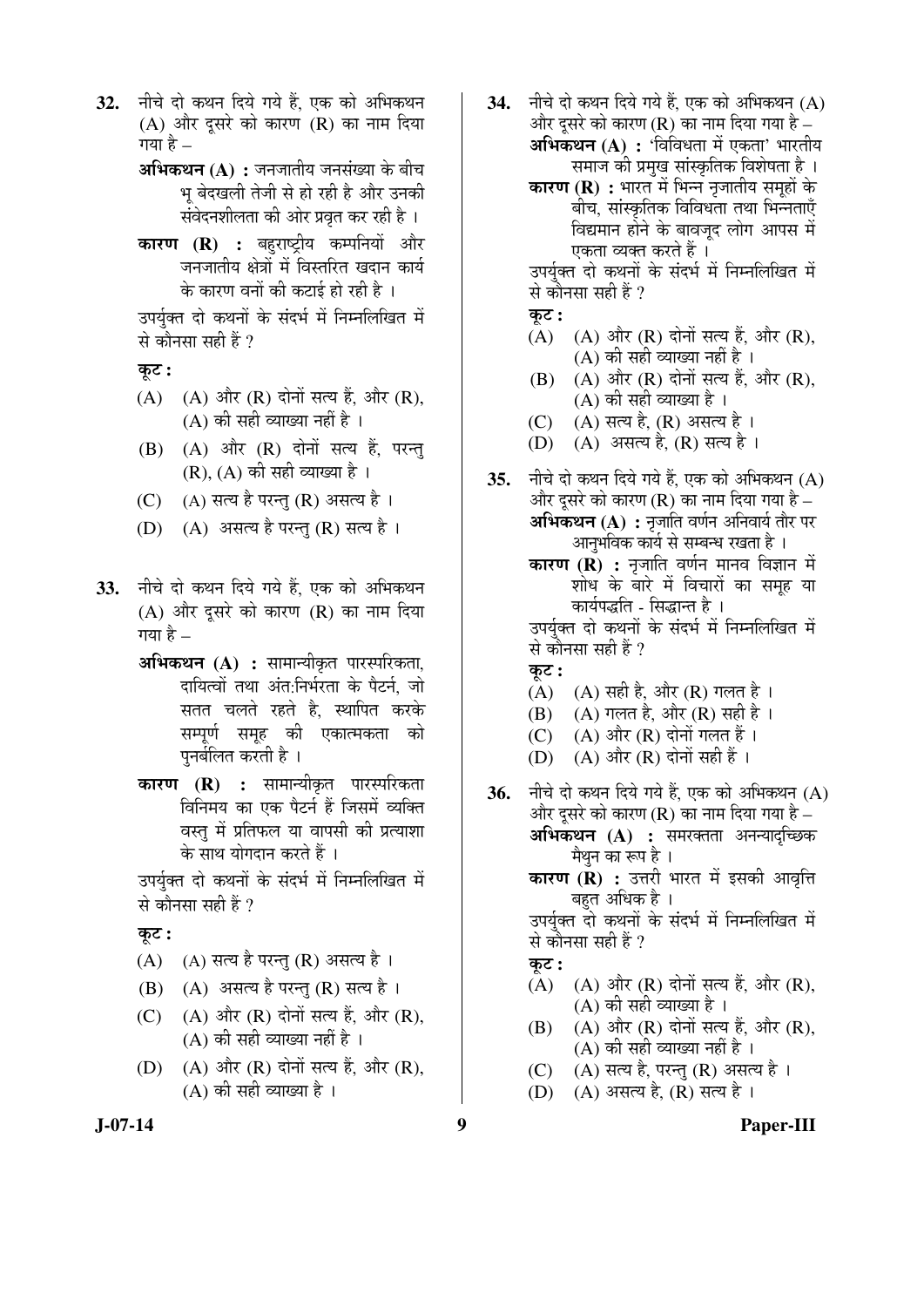- **37.** Given below are two statements, one is labeled as Assertion (A) and the other is labeled as Reason (R).
	- **Assertion (A) :** Haemophilia is the most common severe inherited coagulation disorder.
	- **Reason (R) :** Haemophilia is an autosomal recessive disorder.

 In the context of about two statements which one of the following is correct ? **Codes :** 

- (A) (A) is correct and (R) is wrong.<br>(B) (A) is wrong and (R) is correct.
- $(A)$  is wrong and  $(R)$  is correct.
- (C) Both (A) and (R) are wrong.<br>(D) Both (A) and (R) are correct.
- Both  $(A)$  and  $(R)$  are correct.
- **38.** Given below are two statements, one is labeled as Assertion (A) and the other is labeled as Reason (R).
	- **Assertion (A) :** Sagittal crest is present among Gorillas.
	- **Reason** (**R**) : Sagittal crest is there for the attachment of powerful masticatory muscles.

 In the context of about two statements which one of the following is correct ? **Codes :** 

- (A) Both (A) and (R) are true and  $(R)$ is the correct explanation of (A).
- (B) Both (A) and (R) are true and (R) is not the correct (R) is not the correct explanation of (A).
- (C) (A) is true but  $(R)$  is false.
- (D) (A) is false, but (R) is true.
- **39.** Given below are two statements, one is labeled as Assertion (A) and the other is labeled as Reason (R).
	- **Assertion (A) :** Kuru is observed among the members of the fore tribe in New Guinea.
	- **Reason (R) :** It is a disease of cultural practice as well as a prion disease.

 In the context of about two statements which one of the following is correct ?

- **Codes :**<br>**(A)** B<sub>(</sub> Both  $(A)$  and  $(R)$  are true and  $(R)$ is the correct explanation of (A).
- (B) Both (A) and (R) are true and  $(R)$  is not the correct (R) is not the correct explanation of (A).
- $(C)$  (A) is true but  $(R)$  is false.
- (D) (A) is false, but  $(R)$  is true.
- **40.** Given below are two statements, one is labeled as Assertion (A) and the other is labeled as Reason (R).
	- **Assertion (A) :** Trade and commerce had important role in the Indus valley civilization.
	- **Reason (R) :** Innovation of weights and measures system prompted the Indus people for trade and commerce.

 In the context of about two statements which one of the following is correct? **Codes :** 

- $(A)$  Both  $(A)$  and  $(R)$  are wrong.
- (B) Both (A) and (R) are correct.
- (C) (A) is correct, but  $(R)$  is wrong.
- (D) (R) is correct, but  $(A)$  is wrong.
- **41.** Given below are two statements, one is labeled as Assertion (A) and the other is labeled as Reason (R).
	- **Assertion (A) :** Plastic art is common in central Europe but cave art is not common in this region.
	- **Reason (R) :** Early man of central Europe had little opportunity to live in cave.

 In the context of about two statements which one of the following is correct ? **Codes :** 

- (A) Both (A) and  $(R)$  are wrong.
- (B) (A) is correct but  $(R)$  is wrong.
- (C) Both (A) and (R) are correct.
- (D) (A) is wrong but (R) is correct.
- **42.** An important contribution of L.P. Vidyarthi to the study of Indian Society and culture, is
	- (A) Man Nature Spirit Complex
	- (B) Natrure Man Spirit Complex
	- (C) Spirit Nature Man Complex
	- (D) Man Spirit Nature Complex
- **43.** Arrange the political organization of human groups in the ascending order of complexity :
	- (A) State Chiefdom Tribe Band
	- (B) Band Tribe Chiefdom State
	- (C) Chiefdom Band State Tribe
	- (D) Tribe State Band Chiefdom
- Paper-III **10** J-07-14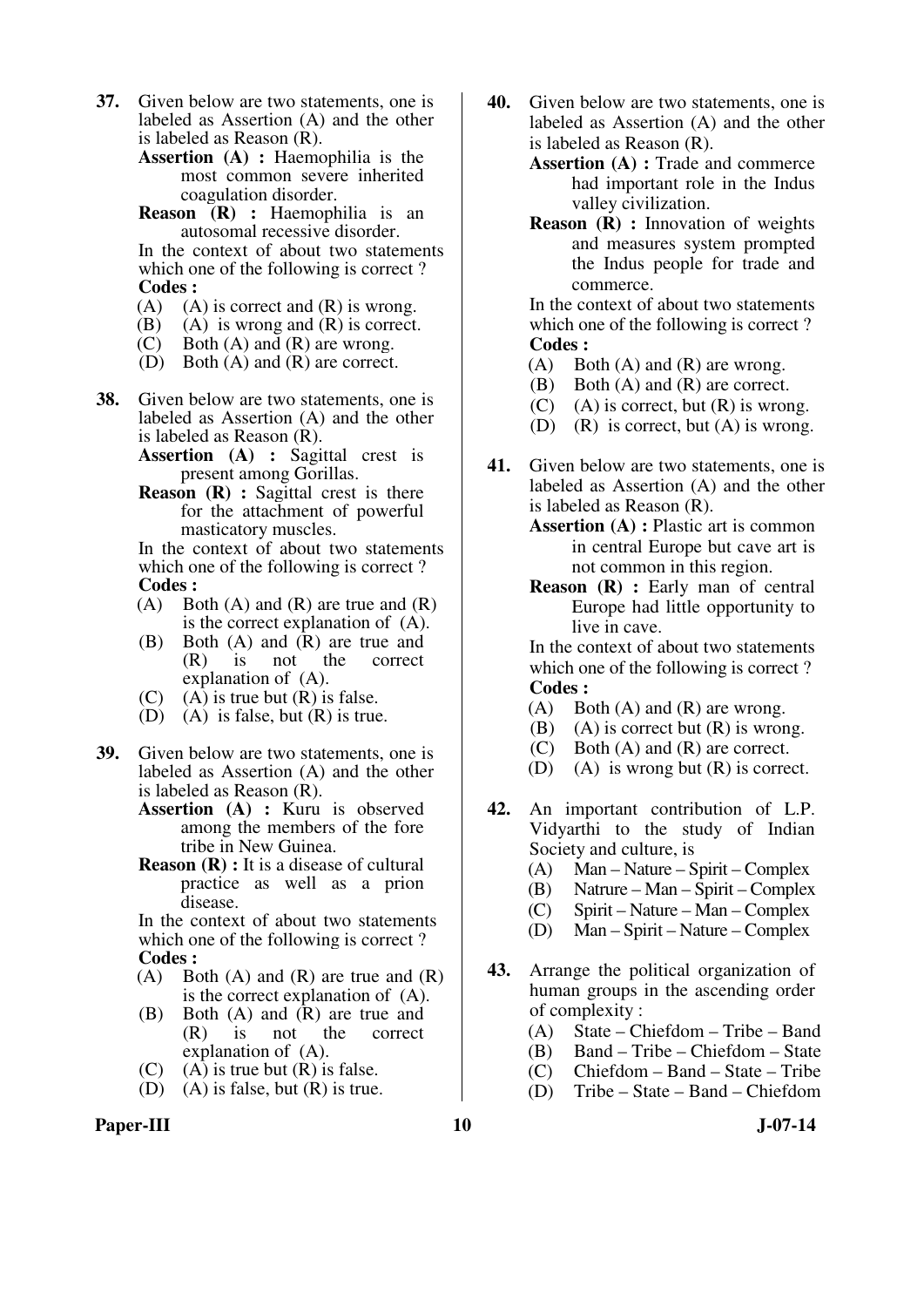**J-07-14 11 Paper-III 37.** नीचे दो कथन दिये गये हैं. एक को अभिकथन (A) और दुसरे को कारण ( $\bf R$ ) का नाम दिया गया है – **अभिकथन (A) :** हीमोफीलिया वंशागत स्कंदन विकृति का सर्वाधिक आम गम्भीर रूप है । **कारण (R) :** हीमोफीलिया ऑटोसोमल ्प्रतिसारी या अप्रभावी विकृति है । उपर्यक्त दो कथनों के संदर्भ में निम्नलिखित में से कौनसा सही हैं ?  $\overline{\phi}$ : (A)  $(A)$   $(A)$  सही है, और  $(R)$  गलत है।  $(B)$   $(A)$  गलत है, और  $(R)$  सही है । (C)  $(A)$  और  $(R)$  दोनों गलत हैं। (D)  $(A)$  और  $(R)$  दोनों सही हैं। **38.** नीचे दो कथन दिये गये हैं, एक को अभिकथन (A) और दुसरे को कारण ( $\bf R$ ) का नाम दिया गया है – **अभिकथन (A) :** सममितार्धी (सैजिटल) कलगी गुरिल्लाओं में मौजूद होती हैं । **कारण (R) :** सममितार्धी कलगी वहां शक्तिशली चर्वणकारी मांसपेशियों के जड़ने के लिये होती है । उपर्युक्त दो कथनों के संदर्भ में निम्नलिखित में से कौनसा सही हैं ? कुट : (A)  $(A)$  और  $(R)$  दोनों सत्य हैं और  $(R)$ ,  $(A)$  की सही व्याख्या है ।  $(B)$   $(A)$  और  $(R)$  दोनों सत्य हैं और  $(R)$ , (A) की सही व्याख्या नहीं है ।  $(C)$   $(A)$  सत्य है, परन्तु  $(R)$  असत्य है । (D) (A) असत्य है परन्तु (R) सत्य है। **39.** नीचे दो कथन दिये गये हैं. एक को अभिकथन (A) और दूसरे को कारण (R) का नाम दिया गया है – **अभिकथन (A) :** न्यू गिनी में फोर जनजाति के सदस्यों के बीच कुरु को पाया गया है । **कारण (R) :** यह सांस्कृतिक प्रथा का रोग है और साथ ही साथ यह प्रीओन रोग भी है । उपर्यक्त दो कथनों के संदर्भ में निम्नलिखित में से कौनसा सही हैं ? कट :  $(A)$   $(A)$  और  $(R)$  दोनों सत्य हैं और  $(R)$ , (A) की सही व्याख्या है ।  $(B)$   $(A)$  और  $(R)$  दोनों सत्य हैं और  $(R)$ ,  $(A)$  की सही व्याख्या नहीं है । (C) (A) सत्य है, (R) असत्य है । (D)  $(A)$  असत्य है,  $(R)$  सत्य है ।

- **40.** नीचे दो कथन दिये गये हैं. एक को अभिकथन (A) और दुसरे को कारण (R) का नाम दिया गया है – **अभिकथन (A) :** सिन्ध घाटी सभ्यता में व्यापार एवं वाणिज्य की महत्वपर्ण भमिका थी ।
	- **कारण (R) :** बाट एवं माप या पैमाने की प्रणाली के नवाचार ने सिंध घाटी के लोगों को व्यापार एवं वाणिज्य के लिये प्रवृत्त किया ।

उपर्युक्त दो कथनों के संदर्भ में निम्नलिखित में से कौनसा सही हैं ?

कट :

- $(A)$   $(A)$  और  $(R)$  दोनों गलत हैं।
- (B)  $(A)$  और  $(R)$  दोनों सही हैं ।
- $(C)$   $(A)$  सही है, परन्तु  $(R)$  गलत है ।
- (D)  $(R)$  सही है, परन्तु (A) गलत है।
- **41.** नीचे दो कथन दिये गये हैं, एक को अभिकथन (A) और दसरे को कारण (R) का नाम दिया गया है – अभिकथन (A) : केन्द्रीय युरोप में प्लास्टिक कला सर्वसामान्य है परन्तु गुफा कला इस क्षेत्र में सर्वसामान्य नहीं है ।
	- **कारण (R) :** केन्द्रीय यरोप के आरम्भिक मानव को गुफा में रहने का कम अवसर मिला था ।

उपर्यक्त दो कथनों के संदर्भ में निम्नलिखित में से कौनसा सही हैं ?

- $\overline{q}$ ः
- $(A)$   $(A)$  और  $(R)$  दोनों गलत हैं।
- (B)  $(A)$  सही है, परन्तु  $(A)$  गलत है ।
- (C)  $(A)$  और  $(R)$  दोनों सही हैं।
- (D)  $(A)$  गलत है, परन्तु (R) सही है ।
- 42. भारतीय समाज एवं संस्कृति के अध्ययन में एल. पी. विद्यार्थी का महत्त्वपूर्ण योगदान है:
	- $(A)$   $\overline{H}$ मानव प्रकृति आत्मा परिसर
	- $(B)$  प्रकृति मानव आत्मा परिसर
	- $(C)$  आत्मा प्रकृति मानव परिसर
	- $(D)$  ) मानव आत्मा प्रकृति परिसर
- 43. मानव समहों के राजनीतिक संगठन को जटिलता के आरोही क्रम में व्यवस्थित करें :
	- $(A)$  ) राज्य मुखियापन जनजाति दल
	- $(B)$  दल जनजाति मुखियापन राज्य
	- $(C)$  मखियापन दल राज्य जनजाति
	- $(D)$  जनजाति राज्य दल मुखियापन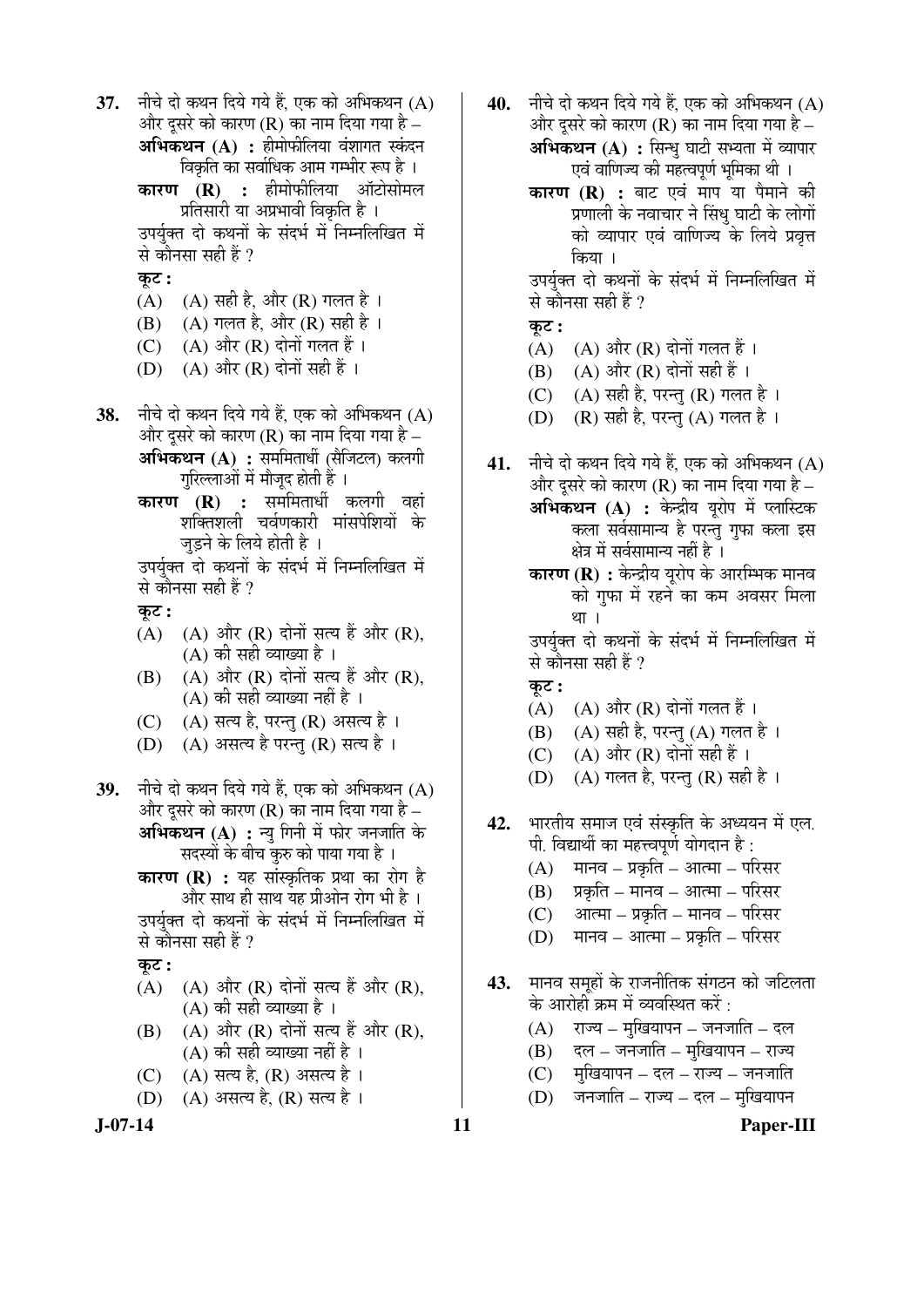- **44.** Identify the correct sequence of the social groups within the caste of Indian society in descending order :
	- (A) Gotra Sub-caste Family Lineage
	- (B) Sub-caste Gotra Lineage Family
	- (C) Family Lineage Gotra Subcaste
	- (D) Lineage Family Sub-caste Gotra
- **45.** Among the following identify the correct sequence of steps involved in making a research design :<br>(A) Review of lite
	- (A) Review of literature hypothesis – selection of topic – tools of data collection
- (B) Tools of data collection selection of topic – hypothesis – review of literature
	- (C) Hypothesis review of literature – tools of data collection – selection of topic
	- (D) Selection of topic review of literature – hypothesis – tools of data collection
- **46.** Arrange the growth of participatory research methods insequential order :
	- (A) Participatory Rural Appraisal (PRA) – Participatory Learning Assessment – Participatory Rapid Rural Apapraisal<br>(PRRA) – Rapid Rural (PRRA) – Rapid Rural Appraisal (RRA)
	- (B) Participatory Learning<br>Assessment (PLA) Assessment Participatory Rural Appraisal (PRA) – Rapid Rural Apapraisal (RRA) – Participatory Rapid Rural Appraisal (PRRA)
	- (C) Rapid Rural Appraisal (RRA) Participatory Rapid Rural Apapraisal (PRRA) – Participatory Learning Assessment (PLA) – Participatory Rural Appraisal (PRA)<br>Participatory Rapid
	- (D) Participatory Rapid Rural Apapraisal (PRRA) – Rapid Rural Appraisal (RRA) – Participatory Rural Appraisal (PRA) – Participatory Learning Assessment (PLA)
- **47.** Identify the correct sequence of paleo-technique forms of peasant ecotypes :
	- (A) Long-term fallowing systems Sectorial fallowing systems – Short term fallowing systems – Permanent cultivation.
	- (B) Sectorial fallowing systems Long-term fallowing systems – Permanent cultivation – Short term fallowing systems
	- (C) Permanent cultivation Short term fallowing systems Sectorial fallowing systems – Long-term fallowing systems
	- (D) Short term fallowing systems Permanent cultivation – Long term fallowing systems Sectorial fallowing systems
- **48.** Identify the correct sequence of 'Eras' in the geological time scale from earliest to the recent :
	- (A) Precambrian Paleozoic Mesozoic – Cenozoic
	- (B) Cenozoic Paleozoic Mesozoic – Precambrian
	- (C) Paleozoic Precambrian Cenozoic – Mesozoic
	- (D) Mesozoic Paleozoic Precambrian – Cenozoic
- **49.** Which of the following lists the steps of the scientific method in order ?
	- (A) Selecting a research problem Formulating a research design – Collecting data – Analysing the data – Interpreting the data
	- (B) Collecting data Interpreting the data – Analysing the data – Selecting a research problem – Formulating a research design
	- (C) Formulating a research design Collecting data – Selecting a research problem – Analysing the data – Interpreting the data
	- (D) Selecting a research problem Collecting data – Interpreting the data – Analysing the data – Formulating a research design

Paper-III **12** J-07-14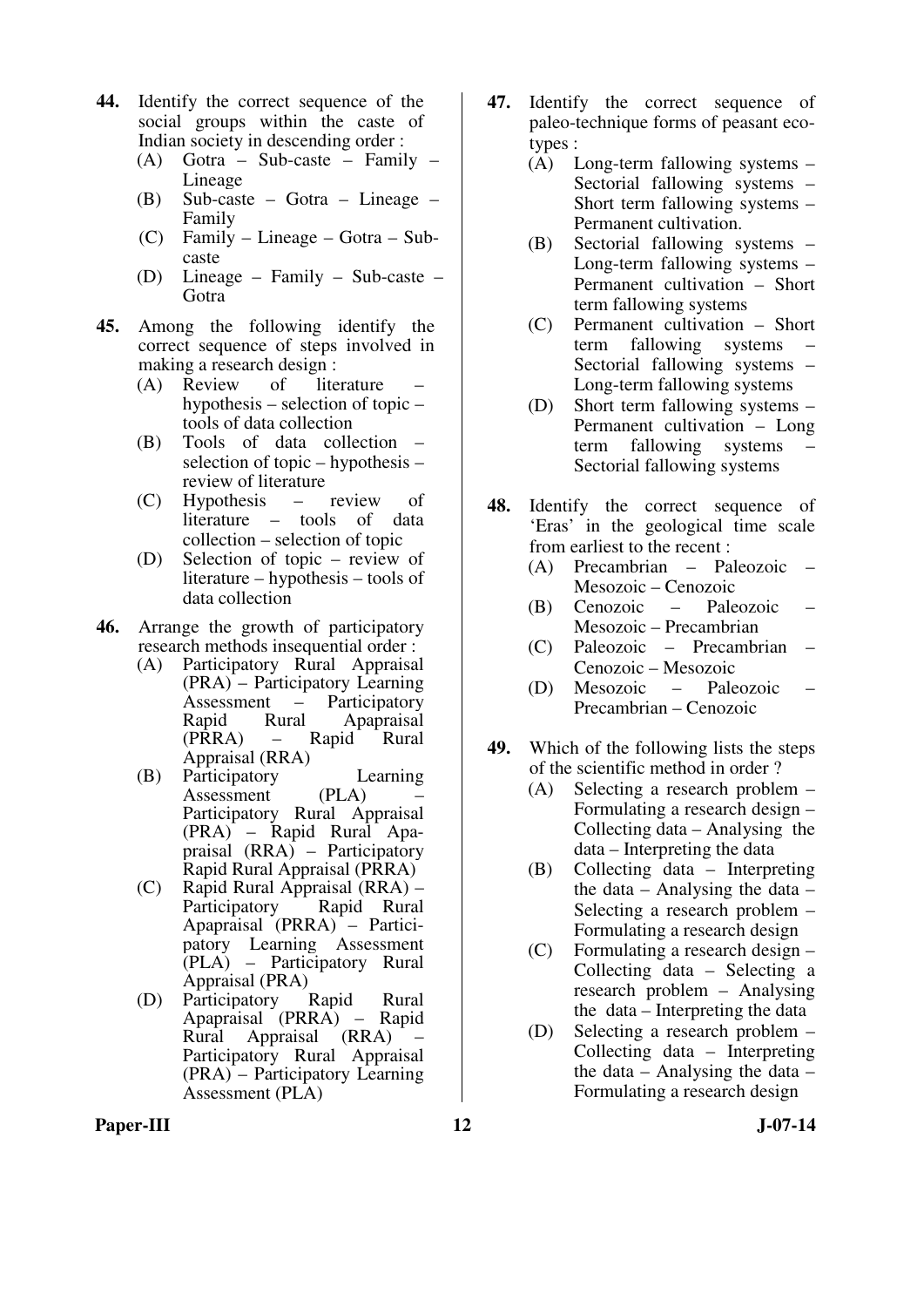- 44. भारतीय समाज की जाति व्यवस्था के अन्दर सामाजिक समहों के क्रम को अवरोही क्रम में बताइये :
	- $(A)$  ) गोत्र उपजाति परिवार वंशावली
	- $(B)$   $\bar{c}$ उपजाति गोत्र वंशावली परिवार
	- $(C)$  परिवार वंशावली गोत्र उपजाति
	- $(D)$  वंशावली परिवार उपजाति गोत्र
- 45. शोध का अभिकल्प (या डिजाइन) बनाने से सम्बन्धित सोपानों का सही क्रम बताइये –
	- $(A)$  साहित्य सामग्री की समीक्षा परिकल्पना – प्रकरण का चयन – डेटा संग्रह के उपकरण
	- $(B)$  डेटा संग्रह के उपकरण प्रकरण का चयन – परिकल्पना – साहित्य सामग्री को समीक्षा
	- $(C)$  परिकल्पना साहित्य सामग्री की समीक्षा – डेटा संग्रह के उपकरण – प्रकरण या विषय का चयन
	- $(D)$  प्रकरण (या विषय) का चयन साहित्य सामग्री की समीक्षा – परिकल्पना – डेटा संग्रह के उपकरण
- 46. सहभागी शोध पद्धतियों के विकास को आनुक्रमिक क्रम में व्यवस्थित कीजिये :
	- $(A)$  सहभागी ग्रामीण मूल्यांकन  $(\text{PRA})$  सहभागी अधिगम मूल्यांकन – सहभागी द्रत ग्रामीण मूल्यांकन (PRRA) – द्रत ग्रामीण मुल्यांकन (RRA)
	- $(B)$  सहभागी अधिगम मूल्यांकन  $(PLA)$  सहभागी ग्रामीण मूल्यांकन (PRA) – द्रुत ग्रामीण मुल्यांकन ( $\rm RRA$ ) – सहभागी द्रुत ग्रामीण मुल्यांकन (PRRA)
	- $(C)$  द्रत ग्रामीण मल्यांकन  $(RRA)$  सहभागी द्रुत ग्रामीण मूल्यांकन (PRRA) – सहभागी अधिगम मुल्यांकन (PLA) – सहभागी ग्रामीण मूल्यांकन (PRA)
	- (D) सहभागी द्रुत ग्रामीण मूल्यांकन (PRRA) – द्रत ग्रामीण मुल्यांकन (RRA) – सहभागी ग्रामीण मूल्यांकन (PRA) – सहभागी अधिगम मुल्यांकन (PLA)
- 47. TGHET आर्थिक-प्रकारों के पेलियो तकनीक रूपों के सही अनुक्रम की पहचान कीजिये :
	- $(A)$  दीर्घकालिक परती भूमि व्यवस्थाएं क्षेत्रीय परती भूमि व्यवस्थाएं – अल्पकालिक परती भूमि व्यवस्थाएं *–* स्थाई खेती
	- (B) क्षेत्रीय परती भूमि व्यवस्थाएं दीर्घकालिक परती भूमि व्यवस्थाएं *–* स्थाई खेती – अल्पकालिक परती भूमि व्यवस्थाएं
	- $(C)$  स्थाई खेती अल्पकालिक परती भूमि व्यवस्थाएं – क्षेत्रीय परती भूमि व्यवस्थाएं – दीर्घकालिक परती भूमि व्यवस्थाएं
	- $(D)$  अल्पकालिक परती भूमि व्यवस्थाएं स्थाई खेती – दीर्घकालिक परती भमि व्यवस्थाएं – क्षेत्रीय परती भूमि व्यवस्थाएं
- 48. भवैज्ञानिक समय मान में प्राचीनतम से आज तक के 'युगों' के कालक्रम को चिह्नित कीजिए :
	- $(A)$ ँ प्राक् कैब्रियन पुराजीवी मध्यजीवी सनोजोइक
	- $(B)$  सनोज़ोइक पुराजीवी मध्यजीवी प्राक कैब्रियन
	- $(C)$  पुराजीवी प्राकुकैब्रियन सेनोज़ोइक मध्यजीवी
	- $(D)$  मध्यजीवी पुराजीवी प्राककैब्रियन सनोजोडक
- 49. निम्नलिखित सूची में से वैज्ञानिक विधि के कौनसे चरण सही हैं ?
	- (A) अनुसंधान समस्या का चयन अनुसंधान अभिकल्प तैयार करना *–* आंकडे एकत्र करना – आँकडों का विश्लेषण करना – आँकड़ों की व्याख्या करना
		- $(B)$  अंकड़े एकत्र करना आँकड़ों की व्याख्या करना – आँकड़ों का विश्लेषण करना – अनुसंधान समस्या का चयन – अनुसंधान अभिकल्प तैयार करना ।
	- (C) अनुसंधान अभिकल्प तैयार करना आँकड़े एकत्र करना – अनुसंधान समस्या का चयन – आँकड़ो का विश्लेषण – आँकडों की व्याख्या करना ।
	- $(D)$  अनुसंधान समस्या का चयन ऑकड़े एकत्र करना – आँकड़ों की व्याख्या करना – आँकड़ों का विश्लेषण – अनसंधान अभिकल्प तैयार करना ।

**J-07-14 13 Paper-III**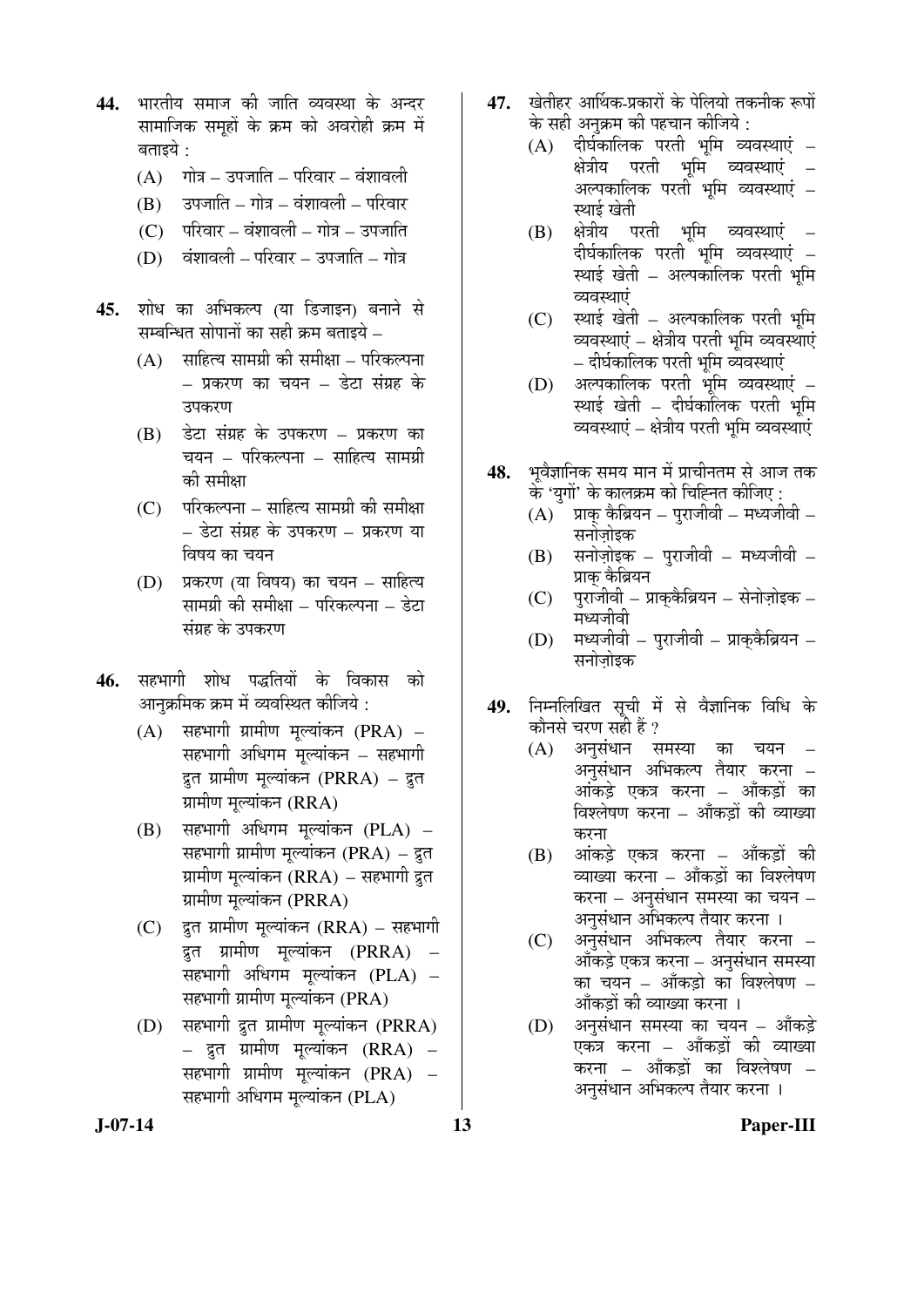- **50.** Identify the correct sequence in estimating the alleles frequency of ABO system :
	- (A) Absolute number Percentile frequency – Number of alleles – Gene frequency
	- (B) Absolute number Number of alleles – Gene frequency – Percentile frequency
	- (C) Number of alleles Absolute number – Gene frequency – Percentile frequency
	- (D) Percentile frequency Absolute number – Gene frequency –alleles frequency
- **51.** Arrange the following into the correct sequence on the basis of their increasing cranial capacity :
	- (A) Lemur Australopithecus Gorilla – Homo erectus – Modern man<br>Lemur
	- (B) Lemur Gorilla Australopithecus – Homo erectus – Modern man
	- (C) Gorilla Lemur Homo erectus – Australopithecus –Modern man
	- (D) Modern man Gorilla Australopithecus – Homo erectus – Lemur
- **52.** Identify the correct sequence of stages which form part of the prophase I :
	- (A) Leptotene Zygotene Pachytene – Diplotene – Diakinesis
	- (B) Zygotene Leptotene Diplotene – Diakinesis – Pachytene
	- (C) Pachytene Diplotene Zygotene – Leptotene – Diakinesis
	- (D) Diakinesis Leptotene Zygotene – Pachytene – Diplotene
- **53.** Identify the correct sequence of the following fossils leading to the present day human beings :
	- (A) Australopithecus Proconsul Propliopithecus – Man
	- (B) Propliopithecus Proconsul Australopithecus –Man
	- (C) Proconsul Australopithecus Propliopithecus – Man
	- (D) Australopithecus Propliopithecus – Proconsul –Man
- Paper-III **14** J-07-14
- **54.** Arrange the following sites in their chrono-cultural order :
	- I. Kuchai<br>II. Attiram II. Attiram Pakkam
	- III. Sarai Nahar Rai
	- Bhimbetka
	- **Codes :**<br>(A) **I**, **III**, **IV**, **II**

#### (A) I, III, IV, II (B) II, III, I, IV<br>(C) II, IV, III, I (D) IV, I, II, III  $(D)$  IV, I, II, III

- **55.** Choose the correct sequence of the following cultural traits of prehistoric man.<br>I.
	- I. Domestication of plants<br>II. Blade tools
	- II. Blade tools
	- III. Domestication of fire<br>IV. Domestication of dog
	- Domestication of dog
	- **Codes :**
	- (A) I, II, III, IV (B) III, II, IV, I  $(C)$  IV, III, II, I  $(D)$  II, IV, I, III
- **56.** Arrange the following epipalaeolithic sites on the basis of on the basis of chronological sequence of occurrence. I. Pavlovian II. Hamburgian III. Azilian IV. Swidrian **Codes :**  (A) IV, III, II, I (B) I, IV, III, II<br>(C) II, III, IV, I (D) III, II, I, IV (C) II, III, IV, I (D) III, II, I, IV
- **57.** Match the items in List-I with an item in List-II. Use the code given below :
	- **List I List II**  a. Provisions of the panchayats (Extension to the scheduled areas) PESA Act i. 1996
		- b. The Scheduled Tribes ii. 2006 and other traditional forest dwellers (recognition of forest rights) FRA Act
		- c. The national mission for Scheduled **Tribes** com- iii. 2003
		- d. The Scheduled Caste iv. 1989 and scheduled tribes (Prevention of Atrocities) Act

#### **Codes :**

|     | a            | b   | $\mathbf c$ | d  |
|-----|--------------|-----|-------------|----|
| (A) | $\mathbf{i}$ | ii  | 111         | iv |
| (B) | iv           | iii | ii          |    |
| (C) | 111          | iv  | ii          |    |
| (D) | iv           |     | 111         | ii |
|     |              |     |             |    |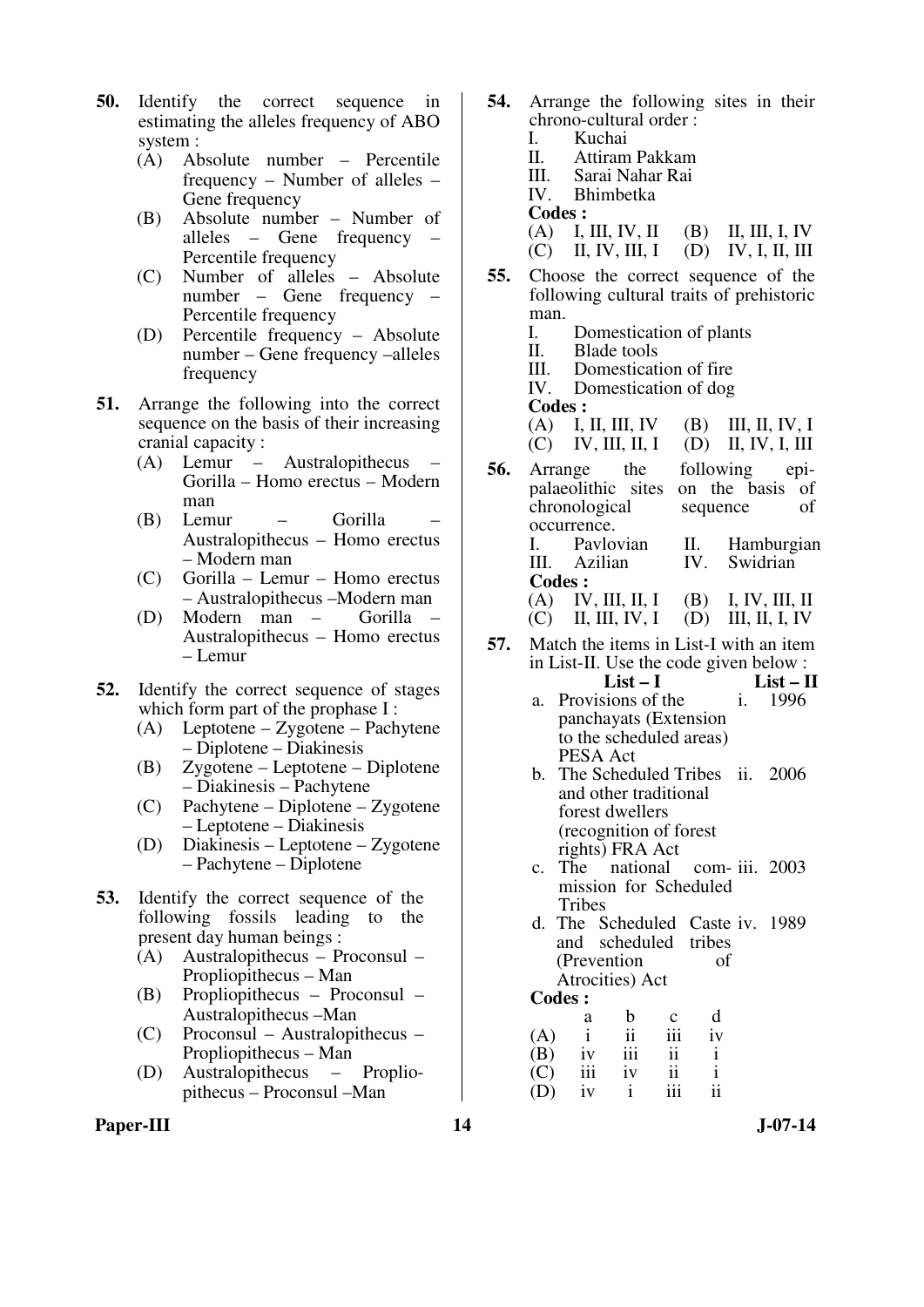- 50. **ए बी ओ प्रणाली की ऐलील आवृत्ति का अनु**मान लगाने के लिए सही क्रम को चिह्नित कीजिए :
	- $(A)$  निरपेक्ष संख्या शतमक आवृत्ति ऐलील की संख्या – जीन आवृत्ति
	- $(B)$  निरपेक्ष संख्या ऐलील की संख्या जीन आवृत्ति – शतमक आवृत्<mark>त</mark>ि
	- $(C)$  पेलील संख्या निरपेक्ष संख्या जीन आवृत्ति – शततक आवृत्ति
	- $(D)$  शतमक आवृत्ति निरपेक्ष संख्या जीन आवत्ति – ऐलील आवत्ति
- 51. निम्नलिखित को उनकी बढ़ती हई कपाल क्षमता के आधार पर सही क्रम में लगाइए $\,$ :
	- $(A)$  निशाकपि आस्ट्रॉलोपिथेकस गोरिला होमो इरेक्टस – आधुनिक मानव ।
	- $(B)$  निशाकपि गोरिला आस्ट्रॉलोपिथेकस – होमो इरेक्टस – आधुनिक मानव ।
	- $(C)$  गोरिला निशाकपि होमो इरेक्टस आस्ट्रॉलोपिथेकस – आधुनिक मानव
	- (D) आधनिक मानव गोरिला आस्टॉलोपिथेकस – होमो इरेक्टस – निशाकपि ।
- **52.** उन अवस्थाओं को सही क्रम में चिह्नित कीजिए, जो चरण-I (प्रोफेस-I) के भाग हैं :
	- $(A)$  लेप्टोटीन ज़िगोटीन पैकीटीन ङिप्लोटीन – डाइकिनेसिस
	- $(B)$  जिगोटिन लेप्टोटीन डिप्लोटीन डाइकिनेसिस – पैकीटीन
	- $(C)$  पैकीटीन डिप्लोटीन ज़िगोटीन लेप्टोटीन – डाइकिनेसिस
	- $(D)$  डाइकिनेसिस लेप्लोटीन ज़िगोटीन णैकीटीन – डिप्लोटीन
- **53.** आज के मानव से संबंधित निम्नलिखित जीवाश्म ेको सही क्रम में चिह्नित कीजिए :
	- (A) आस्ट्रॉलोपिथेकस प्रोकोन्सुल प्रोप्लिओपिथेकस – मानव
	- $(B)$  प्रोप्लिओपिथेकस प्रोकोन्सुल आस्ट्रॉलोपिथेकस – मानव
	- (C) प्रोकोन्सुल आस्ट्रॉलेपिथेकस, प्रोप्लिओपिथेकस – मानव
	- (D) आस्ट्रॉलोपिथेकस प्रोप्लिओपिथेकस प्रोकोन्सुल – मानव
- **54.** निम्नलिखित स्थलों को उनके काल-सांस्कृतिक ेक्रम में व्यवस्थित कीजिये :<br>I. कछाइ I. कुछाइ II. अट्टिराम पक्कम<br>III. सराय-नाहर राय IV. भीमबेटका  $\overline{u}$ सराय नाहर राय $\overline{v}$  IV. कूट **:**<br>(A) (A) I, III, IV, II (B) II, III, I, IV (C) II, IV, III, I (D) IV, I, II, III
- **55.** प्रागैतिहासिक मानव की निम्नलिखित सांस्कृतिक विशेषताओं का सही अनक्रम बताइये :
	- I. पौधों का अनुकूलन<br>II. धारीधार औजार
	- II. धारीधार औजार<br>III. अग्नि का अनक
	- III. अग्नि का अनुकूलन<br>IV. कत्ते को पालत बना
	- कृत्ते को पालत बनाना
	- कट : (A) I, II, III, IV (B) III, II, IV, I
	- (C) IV, III, II, I (D) II, IV, I, III
- **56.** निम्नलिखित अनपरापाषाण स्थलों को उनके बनने के कालानक्रमिक अनुक्रम में व्यवस्थित कीजिए :<br>L पैवलोवियन II. हैमबर्जियन<br>एजिलियन IV. स्वीडेरी  $III.$  एजिलियन  $IV.$ कू**ट :**<br> $\overline{A}$ )  $\mathbf{IV}, \mathbf{III}, \mathbf{II}, \mathbf{I}$  (B) I, IV, III, II (C) II, III, IV, I (D) III, II, I, IV
- 57. सूची I में दी मदों को सूची II में दी मदों के साथ समेलित कीजिये और नीचे दिये कूट से सही उत्तर का चयन कीजिये :

- सूची I a. पंचायतों के प्रावधान (अनुसूचित क्षेत्रों का विस्तार) पी.इ.एस.ए. अधिनियम i. 1996
- b. अनुसुचित जनजाति एवं अन्य पारम्परिक वनवासी (वनाधिकारों की स्वीकृति) एफ. आर. ए. अधिनियम ii. 2006
- c. राष्ट्रीय अनुसूचित जनजाति iii. 2003 आयोग अधिनियम<br>अनुसूचित जाति
- d. अनुसुचित अनुसुचित जनजाति (नृशंसता <u>निवारण)</u> अधिनियम एवं iv. 1989

कट :

 a b c d  $(A)$  i ii iii iv  $(B)$  iv iii ii i (C) iii iv ii i (D) iv i iii ii

**J-07-14 15 Paper-III**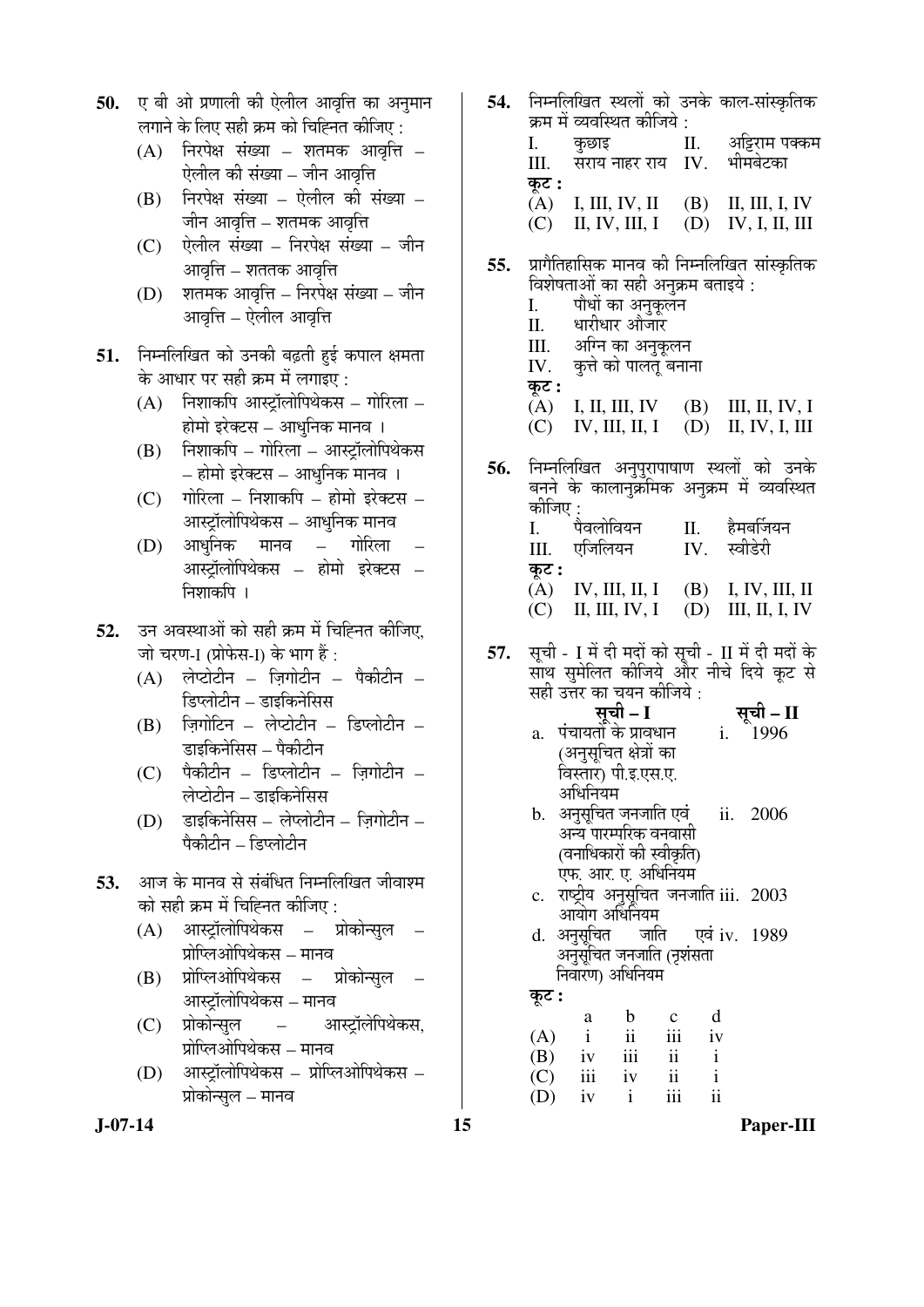| <b>58.</b> Match items in List-I with items in |  |  |  |
|------------------------------------------------|--|--|--|
| List-II. Use the codes given below:            |  |  |  |

| List-I |                |     |      | $List-II$           |                          |                                                             |  |
|--------|----------------|-----|------|---------------------|--------------------------|-------------------------------------------------------------|--|
| a.     | Incest         |     | i.   |                     | demonstrated<br>descent  | Unilineal descent<br>group based on                         |  |
|        | b. Agnatic     |     | ii.  |                     |                          | Forbidden sexual<br>relations with<br>close relatives       |  |
|        | c. Uterine     |     | iii. |                     |                          | Relationship traced<br>through father,<br>brothers and sons |  |
|        | d. Lineage     |     | iv.  |                     | sisters and<br>daughters | Relationship traced<br>through mother,                      |  |
|        | <b>Codes:</b>  |     |      |                     |                          |                                                             |  |
|        | a              | b   |      | $\mathbf{C}$        | d                        |                                                             |  |
| (A)    | $\ddot{\rm n}$ | iii |      | iv                  | $\mathbf{i}$             |                                                             |  |
| (B)    | $\mathbf{i}$   | ii  |      | iii                 | iv                       |                                                             |  |
| (C)    | iii            | iv  |      | $\ddot{\mathbf{i}}$ | $\mathbf{i}$             |                                                             |  |
| (D)    | iv             | iii |      | i                   | ii                       |                                                             |  |

**59.** Match an items in List-I with an items in List-II. Use the codes given below :

|         | List-I                   | $List-II$           |                 |                         |  |
|---------|--------------------------|---------------------|-----------------|-------------------------|--|
| $a_{-}$ | M.N. Srinivas i.         |                     |                 | Parochioli-<br>zation   |  |
|         | b. L.P.<br>Vidyarthi     |                     | ii.             | Folk urban<br>continuum |  |
|         | c. Mckim<br>Marriot      |                     | iii.            | Sanskritization         |  |
|         | d. Robert<br>Redfield    |                     | iv.             | Sacred<br>complex       |  |
|         | Codes :                  |                     |                 |                         |  |
|         | a                        | b                   | C               | d                       |  |
| (A)     | iv                       | iii                 | $\ddot{\rm ii}$ | $\mathbf{i}$            |  |
| (B)     | iii                      | iv                  | $\mathbf{i}$    | $\ddot{\mathbf{i}}$     |  |
| (C)     | $\overline{\mathbf{ii}}$ | $\mathbf{i}$        | iv              | iii                     |  |
|         | $\mathbf{i}$             | $\ddot{\mathbf{i}}$ | iii             | iv                      |  |
|         |                          |                     |                 |                         |  |

**60.** Match an items in List-I with an items in List-II. Use the codes given below :

| List-I                          |              |                     |              | List-II                                            |
|---------------------------------|--------------|---------------------|--------------|----------------------------------------------------|
|                                 |              |                     |              | a. The chenchu i. North-West coast<br>of America   |
| b. The Kung san ii. Mountainous |              |                     |              | island of Japan                                    |
| c. The Ainu                     |              |                     |              | iii. Kalhari Desert of<br>Africa                   |
|                                 |              |                     |              | d. The Kwakintl iv. Nallamalai forests<br>of India |
| <b>Codes:</b>                   |              |                     |              |                                                    |
|                                 | a            | b                   | $\mathbf{c}$ | d                                                  |
| (A)                             | $\mathbf{i}$ | $\ddot{\mathbf{i}}$ | iii          | iv                                                 |
| (B)                             | ii           | $\mathbf{i}$        | iv           | iii                                                |
| (C)                             | iv           | iii                 | ii           | $\mathbf{i}$                                       |
| (D)                             | iii          | iv                  | $\mathbf{i}$ | ii                                                 |
|                                 |              |                     |              |                                                    |

**61.** Match an items in List-I with an items in List-II. Use the codes given below :

|     | List-I                        |               | List-II      |                                                 |
|-----|-------------------------------|---------------|--------------|-------------------------------------------------|
|     | a. Margaret<br>Mead           |               | i.           | The rise of<br>anthropological<br>theory        |
|     | b. Claude Levi ii.<br>Strauss |               |              | Patterns of<br>culture                          |
|     |                               |               |              | c. Ruth Benedict iii. Coming of age in<br>semoa |
|     |                               |               |              | d. Marian Harris iv. Structural<br>Anthropology |
|     | <b>Codes:</b>                 |               |              |                                                 |
|     | a                             | b             | $\mathbf{C}$ | d                                               |
| (A) | iii                           | iv            | ii           | $\mathbf{i}$                                    |
| (B) | $\mathbf{i}$                  | $\mathbf{ii}$ | iii          | iv                                              |
| (C) | ii                            | $\mathbf{i}$  | iv           | iii                                             |
| (D) | iv                            | iii           | $\mathbf{i}$ | ii                                              |

**Paper-III 16** J-07-14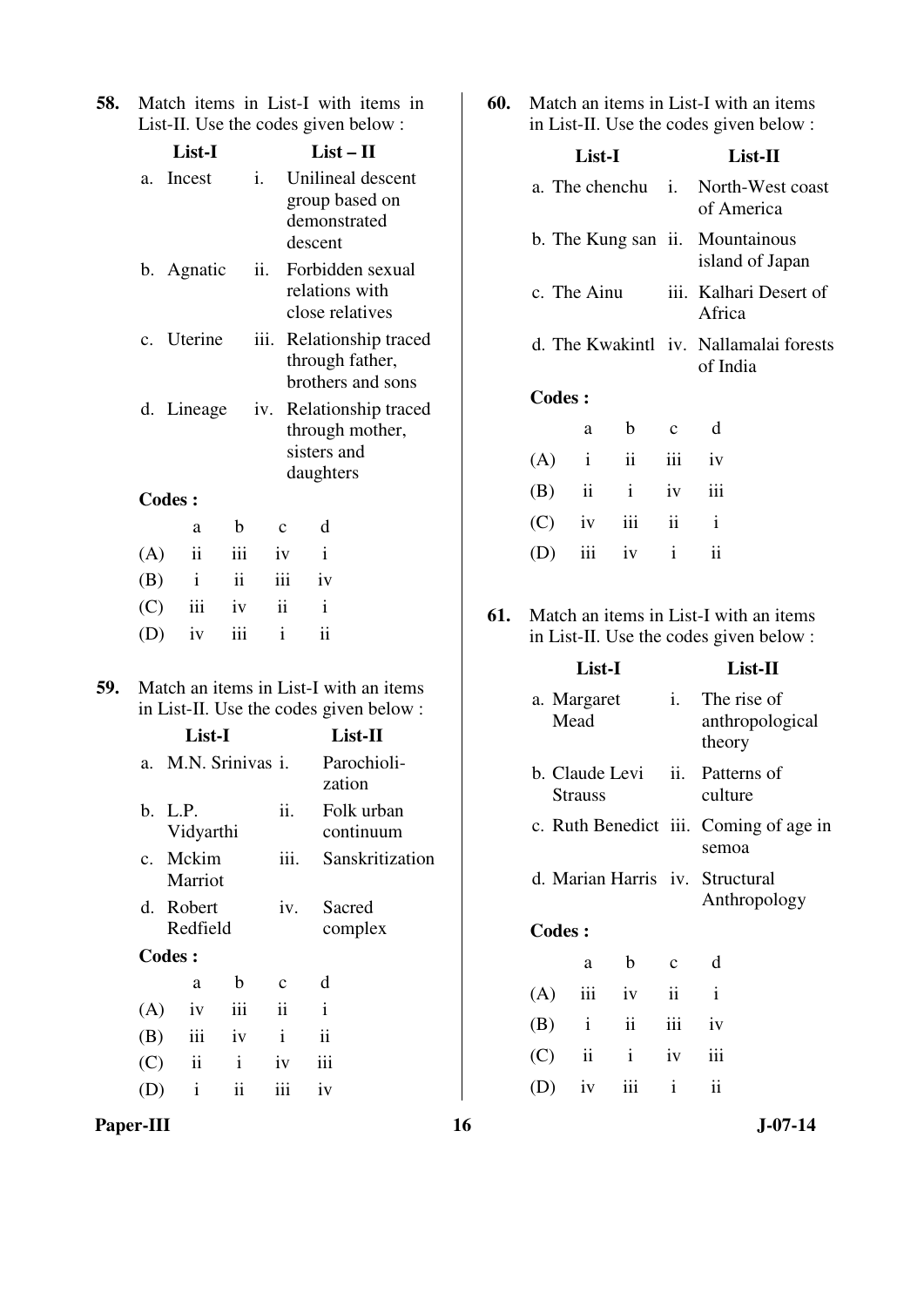58. सूची - I में दी मदों को सूची - II में दी मदों के साथ सुमेलित कीजिये और नीचे दिये कूट से ्<br>सही उत्तर का चयन कीजिये :

|       | सूची – I                                                      |              |              |                 | सूची – II                                     |  |
|-------|---------------------------------------------------------------|--------------|--------------|-----------------|-----------------------------------------------|--|
|       | a. इन् <b>सेस्ट     i.   प्रदर्शित वंशज</b> के<br>(कौटुम्बिक) |              |              |                 | आधार पर एकरेखीय                               |  |
|       |                                                               |              |              | वंशज समूह       |                                               |  |
|       | b. जलीय                                                       |              | ii.          | साथ निषेध यौन   | घनिष्ट सम्बन्धियों के                         |  |
|       |                                                               |              |              | सम्बन्ध         |                                               |  |
|       | c. विपितृज/                                                   |              |              |                 | iii. पिता, भाई एवं पुत्रों के                 |  |
|       | विपितृजा                                                      |              |              |                 | जरिये पता लगाया                               |  |
|       |                                                               |              |              | गया सम्बन्ध     |                                               |  |
|       | d. वंशावली                                                    |              |              |                 | iv. मां, बहन एवं पुत्री के<br>जरिये पता लगाया |  |
|       |                                                               |              |              | गया सम्बन्ध     |                                               |  |
| कूट : |                                                               |              |              |                 |                                               |  |
|       | a                                                             | $\mathbf{b}$ | $\mathbf{c}$ | d               |                                               |  |
| (A)   | $\ddot{\mathbf{i}}$                                           |              | iii iv       | $\mathbf{i}$    |                                               |  |
|       | $(B)$ i ii                                                    |              |              | iii iv          |                                               |  |
|       | $(C)$ iii iv ii i                                             |              |              |                 |                                               |  |
|       | (D)<br>iv                                                     | iii          | $\mathbf{i}$ | $\ddot{\rm ii}$ |                                               |  |
|       |                                                               |              |              |                 |                                               |  |
|       |                                                               |              |              |                 |                                               |  |
|       |                                                               |              |              |                 |                                               |  |

59. सूची - I में दी मदों को सूची - II में दी मदों के ँसाथ सुमेलित कीजिये और नीचे दिये कूट से सही उत्तर का चयन कीजिये :

|       | सूची – I            |              |                     | सूची – II                               |
|-------|---------------------|--------------|---------------------|-----------------------------------------|
|       |                     |              |                     | a. एम.एन. श्रीनिवास i.     संकीर्णीकरण  |
|       |                     |              |                     | b. एल.पी. विद्यार्थी ii. लोक-नगरीय      |
|       |                     |              |                     | सातय्यक                                 |
|       |                     |              |                     | c.  मैकिम मैरिओट    iii.    संस्कृतिकरण |
|       |                     |              |                     | d. रॉबर्ट रेडफील्ड   iv.   पवित्र परिसर |
| कूट : |                     |              |                     |                                         |
|       | a                   | b            | $\mathbf{c}$        | d                                       |
| (A)   | iv                  | iii          | $\ddot{\mathbf{i}}$ | $\mathbf{i}$                            |
| (B)   | iii                 | iv           | $\mathbf{i}$        | $\ddot{\mathbf{i}}$                     |
| (C)   | $\ddot{\mathbf{i}}$ | $\mathbf{i}$ | iv                  | iii                                     |
|       |                     |              |                     |                                         |

(D) i ii iii iv

**60.** सूची - I में दी मदों को सूची - II में दी मदों के साथ सुमेलित कीजिये और नीचे दिये कूट से  $\vec{a}$ द्यो $\vec{b}$  उत्तर को चयन कोजिये $\vec{b}$  :

| त्तरा ७०९ पर्म पत्रमा पर्माणपा , |  |                      |           |  |             |                                                                                                                                                |                                                                                              |                                                                                                                                                                                                                                |
|----------------------------------|--|----------------------|-----------|--|-------------|------------------------------------------------------------------------------------------------------------------------------------------------|----------------------------------------------------------------------------------------------|--------------------------------------------------------------------------------------------------------------------------------------------------------------------------------------------------------------------------------|
|                                  |  |                      | सूची – II |  |             |                                                                                                                                                |                                                                                              |                                                                                                                                                                                                                                |
|                                  |  |                      |           |  |             |                                                                                                                                                |                                                                                              |                                                                                                                                                                                                                                |
|                                  |  |                      |           |  |             |                                                                                                                                                |                                                                                              |                                                                                                                                                                                                                                |
|                                  |  |                      |           |  |             |                                                                                                                                                |                                                                                              |                                                                                                                                                                                                                                |
|                                  |  |                      |           |  |             |                                                                                                                                                |                                                                                              |                                                                                                                                                                                                                                |
|                                  |  |                      |           |  |             |                                                                                                                                                |                                                                                              |                                                                                                                                                                                                                                |
|                                  |  |                      |           |  |             |                                                                                                                                                |                                                                                              |                                                                                                                                                                                                                                |
| कूट :                            |  |                      |           |  |             |                                                                                                                                                |                                                                                              |                                                                                                                                                                                                                                |
|                                  |  |                      |           |  | $\mathbf d$ |                                                                                                                                                |                                                                                              |                                                                                                                                                                                                                                |
|                                  |  |                      |           |  |             |                                                                                                                                                |                                                                                              |                                                                                                                                                                                                                                |
|                                  |  |                      |           |  |             |                                                                                                                                                |                                                                                              |                                                                                                                                                                                                                                |
|                                  |  |                      |           |  |             |                                                                                                                                                |                                                                                              |                                                                                                                                                                                                                                |
|                                  |  |                      |           |  |             |                                                                                                                                                |                                                                                              |                                                                                                                                                                                                                                |
|                                  |  |                      |           |  |             |                                                                                                                                                |                                                                                              |                                                                                                                                                                                                                                |
|                                  |  |                      |           |  |             |                                                                                                                                                |                                                                                              |                                                                                                                                                                                                                                |
|                                  |  |                      |           |  |             |                                                                                                                                                |                                                                                              |                                                                                                                                                                                                                                |
|                                  |  |                      |           |  |             |                                                                                                                                                |                                                                                              |                                                                                                                                                                                                                                |
|                                  |  |                      |           |  |             |                                                                                                                                                |                                                                                              |                                                                                                                                                                                                                                |
|                                  |  |                      |           |  |             |                                                                                                                                                |                                                                                              |                                                                                                                                                                                                                                |
|                                  |  |                      |           |  |             |                                                                                                                                                |                                                                                              |                                                                                                                                                                                                                                |
|                                  |  |                      |           |  |             |                                                                                                                                                |                                                                                              |                                                                                                                                                                                                                                |
|                                  |  |                      |           |  |             |                                                                                                                                                |                                                                                              |                                                                                                                                                                                                                                |
| 61.                              |  | सूची – I<br>सूची – I | a. चेंचू  |  | a b c       | पश्चिमी तट<br>मरूस्थल<br>$(A)$ i ii iii iv<br>$(B)$ ii iv iii<br>$(C)$ iv iii ii i<br>$(D)$ iii iv i ii<br>सही उत्तर का चयन कीजिये :<br>थ्योरी | i. अमेरिका का उत्तर<br>सूची – II<br>a. मार्गारेट मीड    i.     दी राइज़ ऑफ<br>एंथ्रोपॉलोजीकल | b. कुंगसैन     ii.   जापान का पर्वतीय द्वीप<br>d. क्वाकिंट्ल iv. भारत के नलामलाई वन<br>सूची - I में दी मदों को सूची - II में दी मदों के<br>साथ सुमेलित कीजिये और नीचे दिये कूट से<br>b. क्लॉड लेवी-    ii.   पैटर्नस् ऑफ कल्चर |

स्ट्रॉस  $c.$  रूथ बेनीडिक्ट  $ii$ i. कमिंग ऑफ एज इन सेमोआ

 $d.$  मेरिएन हेरिस $i$  iv. स्ट्रक्चरल एंथ्रोपॉलोजी कूट :

|  | a b c d           |  |
|--|-------------------|--|
|  | $(A)$ iii iv ii i |  |
|  | $(B)$ i ii iii iv |  |
|  | $(C)$ ii i iv iii |  |
|  | $(D)$ iv iii i ii |  |

**J-07-14 17 Paper-III**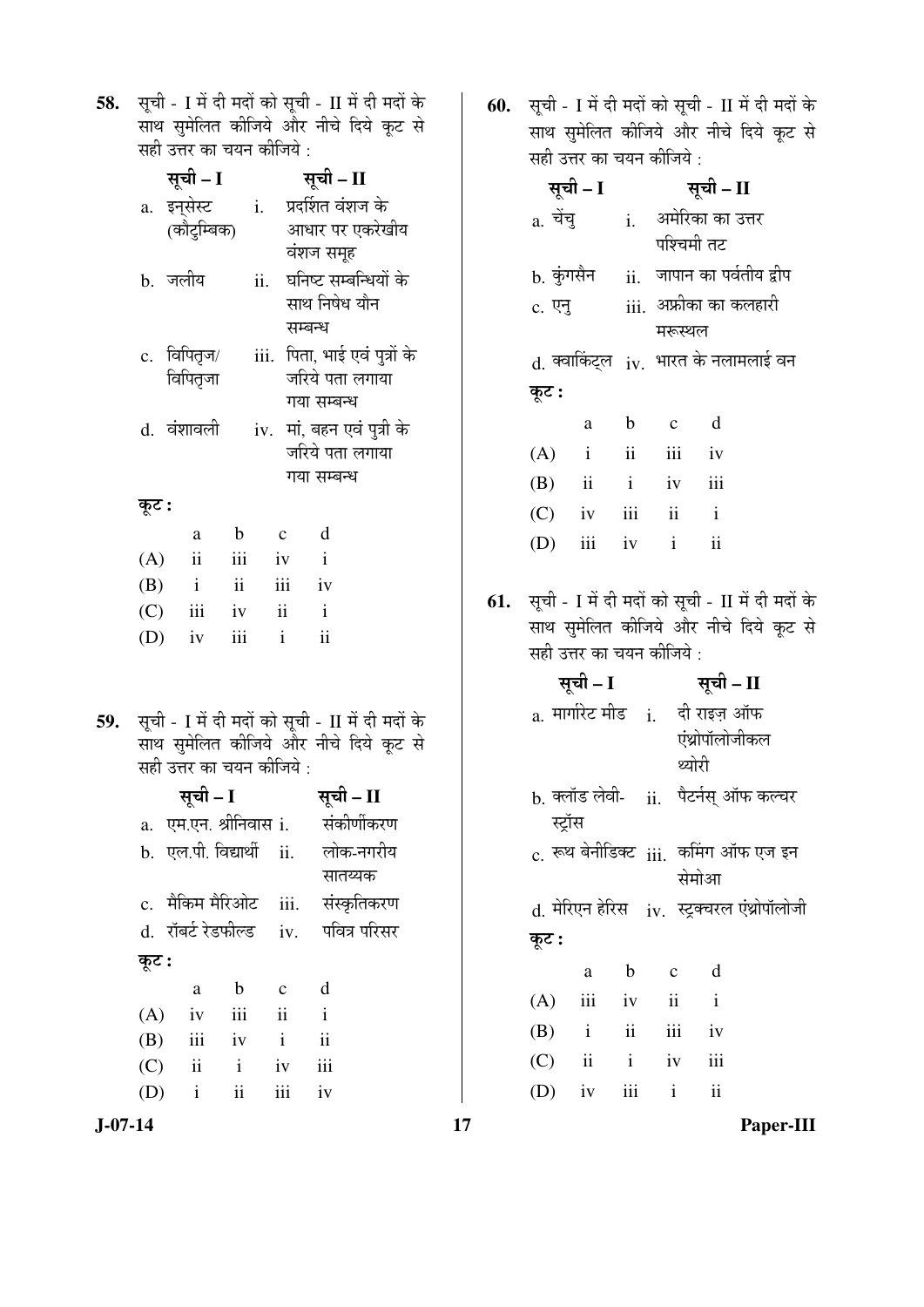**62.** Match items in List-I with items in List-II. Use the codes given below :

|               | List-I                     |               |                     | List-II                                                                                                        |
|---------------|----------------------------|---------------|---------------------|----------------------------------------------------------------------------------------------------------------|
|               | a. Adaptation              |               | i.                  | A distinctive life<br>style of<br>organisms and a<br>unique use of<br>resources                                |
|               | b. Ecology                 |               | ii.                 | The process by<br>which organisms<br>cope with<br>environmental<br>stress                                      |
|               | c. Ecological<br>niche     |               |                     | iii. Branch of science<br>concerned with the<br>relationships<br>between organisms<br>and their<br>environment |
|               | d. Ecological<br>community |               |                     | iv. An interacting<br>group of plants or<br>animals,<br>organisms living<br>together.                          |
| <b>Codes:</b> |                            |               |                     |                                                                                                                |
|               | a                          | b             | $\mathbf c$         | d                                                                                                              |
| (A)           | iv                         | $\mathbf{i}$  | iii                 | ii                                                                                                             |
| (B)           | $\mathbf{ii}$              | iii           | $\mathbf{i}$        | iv                                                                                                             |
| (C)           | iii                        | iv            | $\ddot{\mathbf{i}}$ | $\mathbf{i}$                                                                                                   |
| (D)           | $\mathbf{i}$               | $\mathbf{ii}$ | iv                  | iii                                                                                                            |

**63.** Match items in List-I with items in List-II. Use the codes given below :

|        | List-I |                     | List-II |                   |                |
|--------|--------|---------------------|---------|-------------------|----------------|
|        |        | a. Australopithecus |         | İ.                | India          |
|        |        | b. Homo florensis   |         | $\overline{11}$ . | Germany        |
|        |        | c. Ramapithecus     |         |                   | iii. Indonesia |
|        |        | d. Heidelberg Jaw   |         |                   | iv. Africa     |
| Codes: |        |                     |         |                   |                |
|        | a      | b                   | C       | d                 |                |
| (A)    | i      | ii                  | iii     | iv                |                |
| (B)    | iii    | $\ddot{\mathbf{i}}$ | iv      | i                 |                |
| (C)    | i      | iii                 | ii      | iv                |                |
|        | 1V     | 111                 | i       | ii                |                |
|        |        |                     |         |                   |                |

Paper-III 18 J-07-14

**64.** Match an items in List-I with an items in List-II. Use the codes given below :

| List-I                 |    | $List-II$       |
|------------------------|----|-----------------|
| a. PTC tasting ability | i. | W. Cordes       |
| b. Phenylketonuria     |    | ii. A.E. Garrod |
| c. Alkaptonuria        |    | iii. Arthur Fox |
| d. G-6 PD deficiency   |    | iv. Asbjorn     |
|                        |    | Folling         |
| Codes:                 |    |                 |

| a | $b \quad c$       | d |
|---|-------------------|---|
|   | $(A)$ i ii iii iv |   |
|   | $(B)$ iv ii iii i |   |
|   | $(C)$ iii iv ii i |   |
|   | $(D)$ iv iii ii   |   |

**65.** Match an items in List-I with an items in List-II. Use the codes given below :

|               | List-II        |     |             |                     |
|---------------|----------------|-----|-------------|---------------------|
|               | a. Epicanthion |     | i.          | Eyes                |
|               | b. Stomion     |     | ii.         | <b>Mallars</b>      |
|               | c. Gnathion    |     |             | iii. Lips           |
|               | d. Zygion      |     |             | iv. Chin            |
| <b>Codes:</b> |                |     |             |                     |
|               | a              | h   | $\mathbf c$ | d                   |
| (A)           | i              | iii | iv          | $\ddot{\mathbf{i}}$ |
| (B)           | iii            | i   | iv          | ii                  |
| (C)           | iv             | iii | ij          | i                   |
|               | ii             | i   | 111         | 1V                  |

**66.** Match an items in List-I with an items in List-II. Use the codes given below :

|     |          | List-I          |                     |               | $List-II$    |
|-----|----------|-----------------|---------------------|---------------|--------------|
|     |          | a. Foramen      |                     | i.            | Cervical     |
|     |          | Magnum          |                     |               |              |
|     |          | b. Linea aspera |                     | 11.           | Cranium      |
|     |          | c. Manubrium    |                     |               | iii. Femur   |
|     | d. Atlas |                 |                     |               | iv. Sternum  |
|     | Codes:   |                 |                     |               |              |
|     |          | a               | h                   | $\mathcal{C}$ | d            |
| (A) |          | $\mathbf{i}$    | iii                 | iv            | ii           |
| (B) |          | iv              | $\ddot{\mathbf{i}}$ | iii           | $\mathbf{i}$ |
| (C) |          | ii              | iii                 | iv            | $\mathbf{i}$ |
|     |          | i               | ii                  |               | iv           |
|     |          |                 |                     |               |              |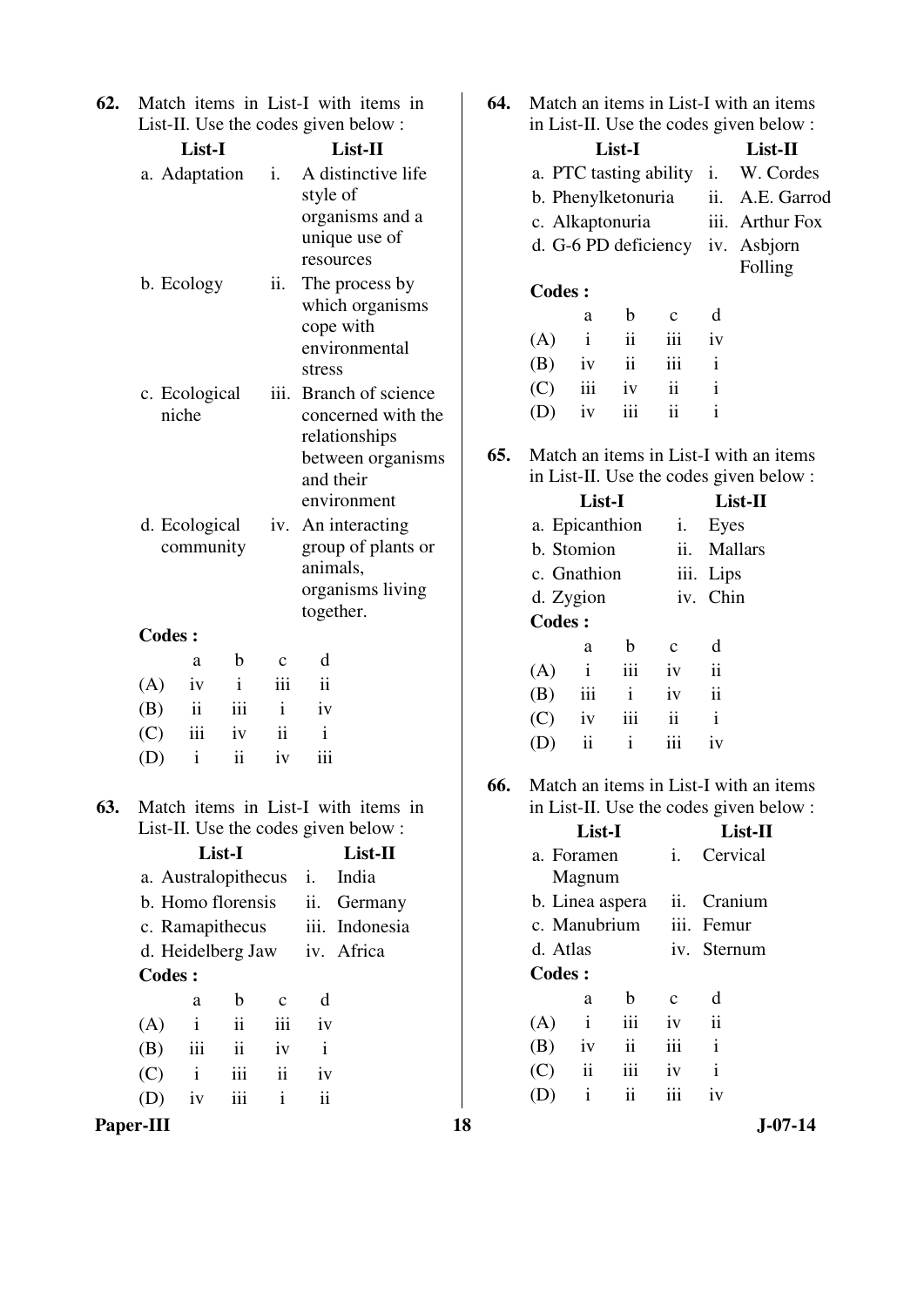**62.** सूची - I में दी मदों को सूची - II में दी मदों के साथ सुमेलित कीजिये और नीचे दिये कूट से ्<br>सही उत्तर का चयन कीजिये :

|     | सूची – I                  |                               |                             |                     | सूची – II                                            |  |  |  |
|-----|---------------------------|-------------------------------|-----------------------------|---------------------|------------------------------------------------------|--|--|--|
|     | a. अनुकूलन                |                               |                             | i.                  | जीवों की विशिष्ट                                     |  |  |  |
|     |                           |                               |                             |                     | जीवन शैली तथा                                        |  |  |  |
|     |                           |                               |                             |                     | संसाधनों का बेजोड़                                   |  |  |  |
|     |                           |                               |                             |                     | उपयोग                                                |  |  |  |
|     | b. पारिस्थितिकी           |                               |                             |                     | ii. वह प्रक्रिया जिसके द्वारा<br>जीव पर्यावरणीय तनाव |  |  |  |
|     |                           |                               |                             |                     | के साथ जूझते हैं ।                                   |  |  |  |
|     |                           |                               | c. पारिस्थितिकीय            | iii.                | जीवों तथा उनके                                       |  |  |  |
|     |                           | उपयुक्त जगह                   |                             |                     | पर्यावरण के बीच                                      |  |  |  |
|     |                           |                               |                             |                     | सम्बन्धों के साथ सम्बन्ध                             |  |  |  |
|     |                           |                               |                             |                     | रखने वाली विज्ञान की                                 |  |  |  |
|     |                           |                               |                             |                     | शाखा                                                 |  |  |  |
|     |                           |                               | d. पारिस्थितिकीय            |                     | iv. एक साथ रह रहे जीवों,                             |  |  |  |
|     |                           | समुदाय                        |                             |                     | पशुओं या पौधों का                                    |  |  |  |
|     |                           |                               |                             |                     | परस्पर प्रभाव डालने                                  |  |  |  |
|     |                           |                               |                             |                     | वाला समूह                                            |  |  |  |
|     | कूट :                     |                               |                             |                     |                                                      |  |  |  |
|     |                           | a                             | $\mathbf b$<br>$\mathbf{i}$ | $\mathbf{c}$<br>iii | d<br>$\ddot{\rm n}$                                  |  |  |  |
|     | (A)<br>(B)                | iv<br>$\overline{\mathbf{u}}$ | iii i                       |                     | $-iv$                                                |  |  |  |
|     | (C)                       | iii                           | iv                          | $\ddot{\mathbf{i}}$ | $\mathbf{i}$                                         |  |  |  |
|     | (D)                       | $\mathbf{i}$                  | ii                          | iv                  | iii                                                  |  |  |  |
|     |                           |                               |                             |                     |                                                      |  |  |  |
| 63. |                           |                               |                             |                     | सूची - I में दी मदों को सूची - II में दी मदों के     |  |  |  |
|     |                           |                               |                             |                     | साथ सुमेलित कीजिये और नीचे दिये कूट से               |  |  |  |
|     | सही उत्तर का चयन कीजिये : |                               |                             |                     |                                                      |  |  |  |
|     |                           | सूची – I                      |                             |                     | सूची – II                                            |  |  |  |
|     |                           |                               | a. ऑस्ट्रॉलोपिथेकस          | i.                  | भारत                                                 |  |  |  |
|     | b. होमो फ्लोरेंसिस        |                               |                             |                     | जर्मनी<br>ii.                                        |  |  |  |
|     | c. रामापिथेकस             |                               |                             |                     | iii. इंडोनेशिया                                      |  |  |  |
|     | d. हीडलबर्ग जॉ            |                               |                             |                     | iv. अफ्रीका                                          |  |  |  |
|     | कूट :                     |                               |                             |                     |                                                      |  |  |  |
|     |                           | a                             | $\mathbf b$                 | $\mathbf C$         | d                                                    |  |  |  |
|     | (A)                       | $\mathbf{i}$                  | $\mathbf{ii}$               | iii                 | iv                                                   |  |  |  |
|     | (B)                       | iii                           | ii                          | iv                  | $\mathbf{i}$                                         |  |  |  |
|     | (C)                       | $\mathbf{i}$                  | iii                         | ii                  | iv                                                   |  |  |  |

**64.** सूची - I में दी मदों को सूची - II में दी मदों के साथ सुमेलित कीजिये और नीचे दिये कूट से सही उत्तर का चयन कीजिये :

|     | सहा उत्तर का चयन का।जय : |                   |                                    |                     |                                                  |                                   |  |  |  |
|-----|--------------------------|-------------------|------------------------------------|---------------------|--------------------------------------------------|-----------------------------------|--|--|--|
|     |                          | सूची - I          |                                    |                     | सूची – II                                        |                                   |  |  |  |
|     |                          |                   |                                    |                     |                                                  | a. PTC चखने की i. डब्ल्यू. कोर्डस |  |  |  |
|     |                          | योग्यता           |                                    |                     |                                                  |                                   |  |  |  |
|     |                          |                   |                                    |                     | b. फिनाइलकेटोनूरिया ii. ए. इ. गैरो़ड             |                                   |  |  |  |
|     |                          |                   |                                    |                     | c. अलकेप्टोनूरिया     iii.  आर्थर फोक्स          |                                   |  |  |  |
|     |                          |                   |                                    |                     | d. G-6 PD की कमी iv. एस्वजोर्न                   |                                   |  |  |  |
|     |                          |                   |                                    |                     | फोल्लिंग                                         |                                   |  |  |  |
|     |                          |                   |                                    |                     |                                                  |                                   |  |  |  |
|     | कूट :                    |                   |                                    |                     | d                                                |                                   |  |  |  |
|     | (A)                      | a<br>$\mathbf{i}$ | $\mathbf b$<br>$\ddot{\mathbf{i}}$ | $\mathbf{c}$<br>iii | iv                                               |                                   |  |  |  |
|     | $(B)$ iv                 |                   | ii                                 | iii                 | $\mathbf{i}$                                     |                                   |  |  |  |
|     |                          | $(C)$ iii iv      |                                    | ii                  | $\mathbf{i}$                                     |                                   |  |  |  |
|     | $(D)$ iv                 |                   | iii                                | $\mathbf{ii}$       | $\mathbf{i}$                                     |                                   |  |  |  |
|     |                          |                   |                                    |                     |                                                  |                                   |  |  |  |
| 65. |                          |                   |                                    |                     | सूची - I में दी मदों को सूची - II में दी मदों के |                                   |  |  |  |
|     |                          |                   |                                    |                     | साथ सुमेलित कीजिये और नीचे दिये कूट से           |                                   |  |  |  |
|     |                          |                   | सही उत्तर का चयन कीजिये:           |                     |                                                  |                                   |  |  |  |
|     |                          | सूची – I          |                                    |                     | सूची – II<br>i.    नेत्र                         |                                   |  |  |  |
|     |                          | a. एपिकैंथिओन     |                                    |                     |                                                  |                                   |  |  |  |
|     |                          | b. स्टोमिओन       |                                    |                     | ii. मालर्स्                                      |                                   |  |  |  |
|     |                          | c. नेथिओन         |                                    |                     | iii. होंठ                                        |                                   |  |  |  |
|     |                          | d. ज़ाइगिओन       |                                    |                     | iv. दुड्डी                                       |                                   |  |  |  |
|     | कूट :                    |                   |                                    |                     |                                                  |                                   |  |  |  |
|     |                          | a                 | $\mathbf b$                        | $\mathbf{c}$        | d                                                |                                   |  |  |  |
|     |                          |                   | $(A)$ i iii iv                     |                     | $\overline{\mathbf{u}}$                          |                                   |  |  |  |
|     |                          | $(B)$ iii i       |                                    | iv                  | $\overline{\mathbf{ii}}$                         |                                   |  |  |  |
|     |                          |                   | $(C)$ iv iii ii                    |                     | $\mathbf{i}$                                     |                                   |  |  |  |
|     | $(D)$ ii                 |                   | $\mathbf{i}$                       | iii                 | iv                                               |                                   |  |  |  |
| 66. |                          |                   |                                    |                     | सूची - I में दी मदों को सूची - II में दी मदों के |                                   |  |  |  |
|     |                          |                   |                                    |                     | साथ सुमेलित कीजिये और नीचे दिये कूट से           |                                   |  |  |  |
|     |                          |                   | सही उत्तर का चयन कीजिये:           |                     |                                                  |                                   |  |  |  |
|     |                          | सूची – I          |                                    |                     | सूची - II                                        |                                   |  |  |  |
|     |                          |                   |                                    |                     | a. फोरामैन मैगनम    i.    सर्विकल                |                                   |  |  |  |
|     |                          |                   |                                    |                     | b. लीनिया एस्पेरा      ii.   कपाल                |                                   |  |  |  |
|     |                          | c. मनुब्रिअम      |                                    |                     | iii. उरु-अस्थि                                   |                                   |  |  |  |
|     |                          |                   |                                    |                     |                                                  |                                   |  |  |  |

(D) iv iii i ii

d. एटलस iv. उरो-अस्थि (स्ट्नीम)

कूट :

 a b c d (A) i iii iv ii (B) iv ii iii i (C) ii iii iv i (D) i ii iii iv

**J-07-14 19 Paper-III**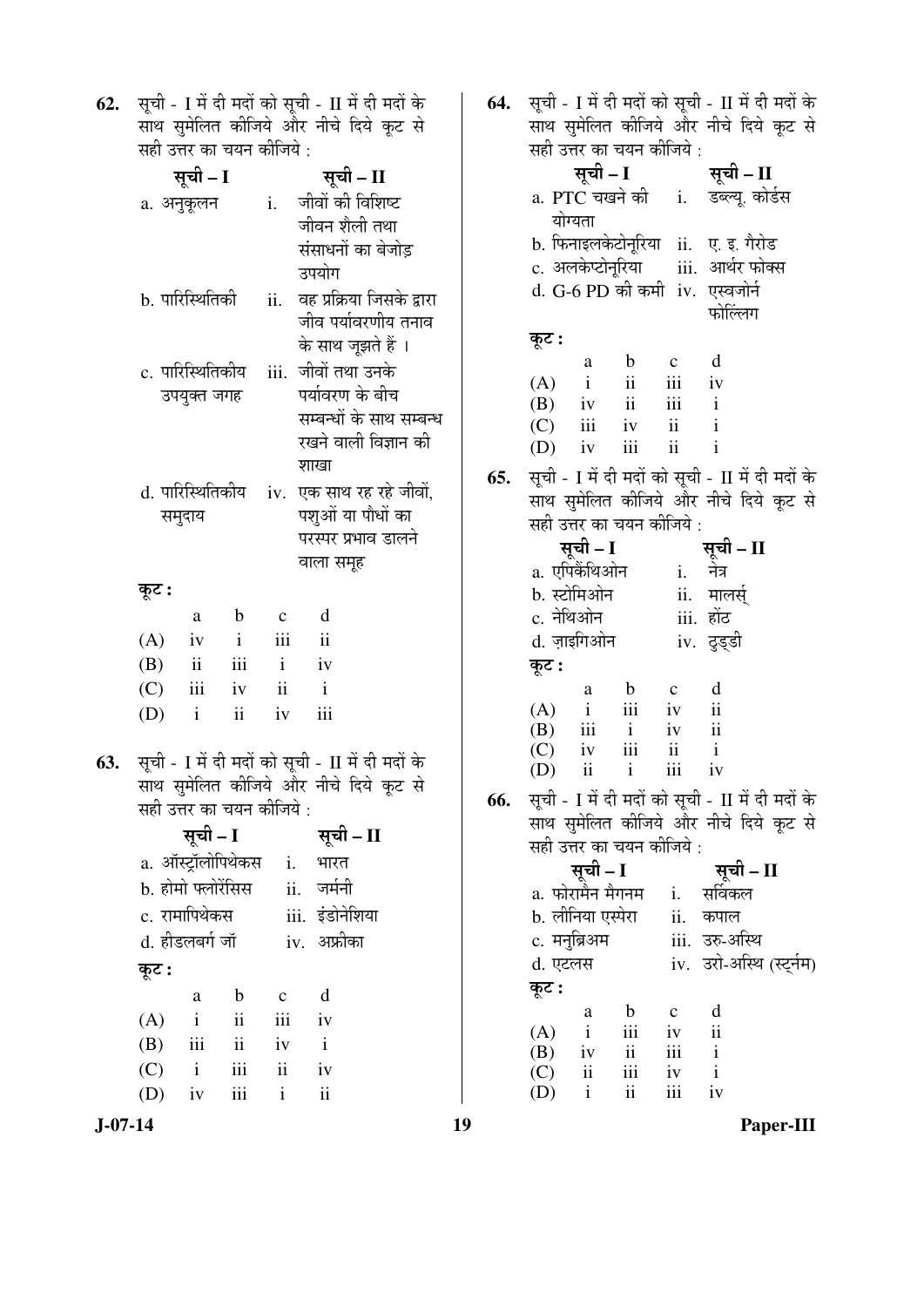| 67. Match an items in List-I with an items |
|--------------------------------------------|
| in List-II. Use the codes given below :    |

|               | List-I                     |                  | List-II                                              |                                                                                 |  |
|---------------|----------------------------|------------------|------------------------------------------------------|---------------------------------------------------------------------------------|--|
|               | adaptation                 | a. Technological | Increased heart<br>i.<br>rate, hyper-<br>ventilation |                                                                                 |  |
|               | b. Genetic<br>adaptation   |                  | Air-conditioned<br>rooms                             |                                                                                 |  |
|               | adaptation<br>(long-term)  | c. Physiological | Larger "barrel<br>iii.<br>chests"                    |                                                                                 |  |
|               | adaptation<br>(short-term) | d. Physiological | iv.                                                  | More efficient<br>respiratory<br>system to extract<br>oxygen from<br>'thin air' |  |
| <b>Codes:</b> |                            |                  |                                                      |                                                                                 |  |
|               | a                          | b                | $\mathbf c$                                          | d                                                                               |  |
| (A)           | iv                         | iii              | ii                                                   | $\mathbf{i}$                                                                    |  |
| (B)           | $\ddot{\rm n}$             | iii              | iv                                                   | $\mathbf{i}$                                                                    |  |
| (C)           | iii                        | $\mathbf{i}$     | $\ddot{\mathbf{i}}$                                  | iv                                                                              |  |
| (D)           | $\mathbf{i}$               | ii               | iii                                                  | iv                                                                              |  |
|               |                            |                  |                                                      |                                                                                 |  |

**68.** Match items in List-I with items in List-II. Use the codes given below :

|           | List-I                 |                     |                                    | List-II                                                                                                                          | Only relatively recently have business                                                 |
|-----------|------------------------|---------------------|------------------------------------|----------------------------------------------------------------------------------------------------------------------------------|----------------------------------------------------------------------------------------|
|           | a. Sewall Wright<br>i. |                     | Genetic Drift                      | people came to realize that anthropologists                                                                                      |                                                                                        |
|           | ii.<br>b. Bernstein    |                     | DNA Finger<br>printing             | have useful knowledge to contribute,<br>particularly with regard to the globalization<br>of trade, the increase in international |                                                                                        |
|           | c. A.E. Garrod         |                     |                                    | iii. ABO allele<br>frequencies                                                                                                   | investments and joint ventures, and the<br>spread of multinational corporations. What  |
|           | d. Alec Jeffereys      |                     | iv. Inborn errors of<br>metabolism | can anthropology offer? One of the most<br>important contributions of anthropology is<br>understanding how much culture can      |                                                                                        |
|           | <b>Codes:</b>          |                     |                                    | influence relationships between people of                                                                                        |                                                                                        |
|           | a                      | b.                  | $\mathbf{C}$                       | d                                                                                                                                | cultures.<br>For<br>different<br>example,                                              |
| (A)       | $\mathbf{i}$           | iii                 | iv                                 | ii                                                                                                                               | anthropologists know that communication<br>is<br>much<br>than<br>the<br>formal<br>more |
| (B)       | iii                    | $\mathbf{ii}$       | $\mathbf{i}$                       | iv                                                                                                                               | understanding of another language. People                                              |
| (C)       | 1V                     | 111                 | $\ddot{\mathbf{i}}$                | $\mathbf{i}$                                                                                                                     | in some countries, such as the United                                                  |
| (D)       | $\mathbf{1}$           | $\ddot{\mathbf{i}}$ | iii                                | iv                                                                                                                               | States, expect explicit, straight forward                                              |
| Paper-III |                        |                     |                                    |                                                                                                                                  | 20<br>$J-07-14$                                                                        |

**69.** Match each items in List-I with each

|           |      | items in List-II.     |                |                |                  |                                               |  |
|-----------|------|-----------------------|----------------|----------------|------------------|-----------------------------------------------|--|
|           |      |                       |                |                |                  |                                               |  |
|           |      | List-I                |                | $List-II$      |                  |                                               |  |
|           |      | (Name of the          |                |                |                  | (Name of the                                  |  |
|           |      | <b>Book</b> )         |                |                |                  | Author)                                       |  |
|           | Ι.   | Man the tool          |                |                |                  | 1. F.A. Zenner                                |  |
|           |      | maker                 |                |                |                  |                                               |  |
|           | П.   | Environment           |                |                |                  | 2. H.D. Sankalia                              |  |
|           |      | and                   |                |                |                  |                                               |  |
|           |      | Archaeology           |                |                |                  |                                               |  |
|           |      |                       |                |                |                  | III. Dating the past 3. K. Butzer             |  |
|           |      |                       |                |                |                  | IV. Prehistory and 4. K.P. Oakley             |  |
|           |      | protohistory of       |                |                |                  |                                               |  |
|           |      | India                 |                | and            |                  |                                               |  |
|           |      | Pakistan              |                |                |                  |                                               |  |
|           |      | <b>Codes:</b>         |                |                |                  |                                               |  |
|           |      | Ι                     | $\mathbf{I}$   | III            | IV               |                                               |  |
|           | (A)  | $\mathfrak{Z}$        | $\mathbf{1}$   | $\overline{2}$ | 4                |                                               |  |
|           | (B)  | $\mathbf{1}$          | $\overline{2}$ | 3              | $\overline{4}$   |                                               |  |
|           | (C)  | $\overline{4}$        | 3              | $\mathbf{1}$   | $\boldsymbol{2}$ |                                               |  |
|           |      | (D) 2                 | $\mathbf{1}$   | 3              | $\overline{4}$   |                                               |  |
| 70.       |      |                       |                |                |                  | Which one of the following pair is            |  |
|           |      | correctly matched?    |                |                |                  |                                               |  |
|           | (A)  |                       |                |                |                  | Sohan Valley - Flake-blade Tools              |  |
|           | (B)  |                       |                |                |                  | Olduvai Gorge - South Africa                  |  |
|           | (C)  |                       |                |                |                  | Opposability of thumb - Tool making           |  |
|           | (D)  |                       |                |                |                  | Urn burial - Upper palaeolithic               |  |
|           |      |                       |                |                |                  |                                               |  |
|           |      |                       |                |                |                  | Read the passage below and answer the         |  |
|           |      | question that follow: |                |                |                  |                                               |  |
|           |      |                       |                |                |                  | Only relatively recently have business        |  |
|           |      |                       |                |                |                  | people came to realize that anthropologists   |  |
|           |      |                       |                |                |                  | have useful knowledge to contribute,          |  |
|           |      |                       |                |                |                  | particularly with regard to the globalization |  |
|           |      |                       |                |                |                  | of trade, the increase in international       |  |
|           |      |                       |                |                |                  | investments and joint ventures, and the       |  |
|           |      |                       |                |                |                  | spread of multinational corporations. What    |  |
|           |      |                       |                |                |                  | can anthropology offer ? One of the most      |  |
|           |      |                       |                |                |                  | important contributions of anthropology is    |  |
|           |      |                       |                |                |                  | understanding how much culture can            |  |
|           |      |                       |                |                |                  | influence relationships between people of     |  |
| different |      |                       | cultures.      |                | For              | example,                                      |  |
|           |      |                       |                |                |                  | anthropologists know that communication       |  |
| is        | much |                       | more           | than           | the              | formal                                        |  |
|           |      |                       |                |                |                  | understanding of another language. People     |  |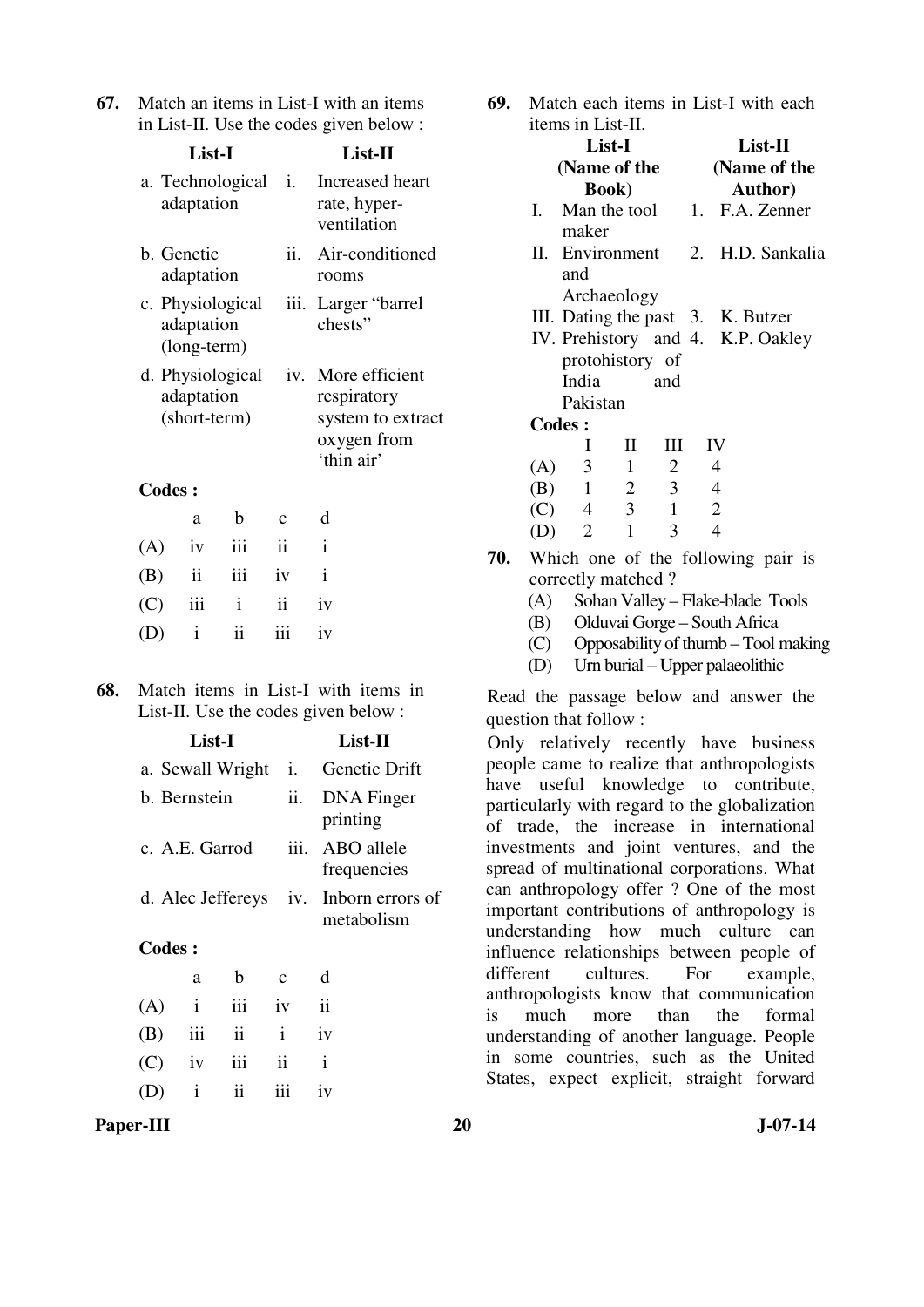**67.** सूची - I में दी मदों को सूची - II में दी मदों के साथ सुमेलित कीजिये और नीचे दिये कूट से सही उत्तर का चयन कीजिये :

|                  | सूची – I     |                |                     | सूची – II                           |
|------------------|--------------|----------------|---------------------|-------------------------------------|
| a. प्रौद्योगिकीय |              |                | i.                  | बढ़ी हुई हृदय                       |
|                  | अनुकूलन      |                |                     | गति,                                |
|                  |              |                |                     | अत्याधिक                            |
|                  |              |                |                     | संवातन                              |
| b. जैव अनुकूलन   |              |                |                     | ii. वातानुकूलित                     |
|                  |              |                |                     | कमरे                                |
|                  |              |                |                     | c. शारीरिक अनुकूलन iii. ज्यादा बड़ा |
|                  | (दीर्घकालिक) |                |                     | 'पीपाकार सोना'                      |
|                  |              |                |                     | d. शारीरिक अनुकूलन iv. वायु से      |
|                  | (अल्पकालिक)  |                |                     | ऑक्सीजन लेने                        |
|                  |              |                |                     | का ज्यादा दक्ष                      |
|                  |              |                |                     | श्वसन प्रणाली                       |
| कूट :            |              |                |                     |                                     |
|                  | a            | $\mathbf b$    | $\mathbf{c}$        | d                                   |
| (A)              | iv           | iii ii         |                     | $\mathbf{i}$                        |
| $(B)$ ii         |              | iii iv         | $\mathbf{i}$        |                                     |
| $(C)$ iii i      |              |                | $\ddot{\mathbf{i}}$ | iv                                  |
| (D)              | $\mathbf{i}$ | $\ddot{\rm n}$ | iii                 | iv                                  |
|                  |              |                |                     |                                     |

68. सूची - I में दी मदों को सूची - II में दी मदों के साथ सुमेलित कीजिये और नीचे दिये कूट से सही उत्तर का चयन कीजिये :

| सूची - I            | सूची – II      |                     |  |  |
|---------------------|----------------|---------------------|--|--|
| a. सेवल राईट        | $\mathbf{i}$ . | जैविक अपवाह         |  |  |
|                     |                | (ड्रिफ्ट)           |  |  |
| b. बर्नस्टीन        |                | ii. डी.एन.ए. अंगुल  |  |  |
|                     |                | छाप                 |  |  |
| c. ए. इ. गैरोड      |                | iii.   ए.बी.ओ. एलेल |  |  |
|                     |                | आवृत्तियाँ          |  |  |
| d. अलेक जैफेरीस     |                | iv. उपपाचन की       |  |  |
|                     |                | अंतर्जात त्रुटियाँ  |  |  |
| कूट :               |                |                     |  |  |
| b<br>a              | C              | d                   |  |  |
| $\mathbf{i}$<br>(A) | iv             | ij                  |  |  |

- $(B)$  iii ii i iv  $(C)$  iv iii ii i (D) i ii iii iv
- 

69. सूची - I में दी मदों को सूची - II में दी मदों के साथ सुमेलित कीजिये और नीचे दिये कूट से  $\vec{a}$ द्यौँ उन्हें का चयन कीजिये $\vec{b}$  :

| $\frac{1}{2}$ and $\frac{1}{2}$ and $\frac{1}{2}$ and $\frac{1}{2}$ and $\frac{1}{2}$ |                            |                |                |                                         |                                                         |  |  |
|---------------------------------------------------------------------------------------|----------------------------|----------------|----------------|-----------------------------------------|---------------------------------------------------------|--|--|
|                                                                                       | सूची – I                   | सूची – II      |                |                                         |                                                         |  |  |
|                                                                                       | (पुस्तक का नाम)            | (लेखक)         |                |                                         |                                                         |  |  |
|                                                                                       |                            |                |                | I. मैन दी टूल मेकर 1. एफ.ए. जेनर        |                                                         |  |  |
|                                                                                       |                            |                |                | II. एनवायरनमेंट 2. एच.डी.               |                                                         |  |  |
|                                                                                       | एण्ड                       |                |                | संकालिया                                |                                                         |  |  |
|                                                                                       | आर्किऑलिजी                 |                |                |                                         |                                                         |  |  |
|                                                                                       |                            |                |                | III. डेटिंग दी पास्ट     3.   के. बटज़र |                                                         |  |  |
|                                                                                       |                            |                |                | IV. प्री हिस्टरी एण्ड 4. के.पी. ओकले    |                                                         |  |  |
|                                                                                       | प्रोटो-हिस्टरी             |                |                |                                         |                                                         |  |  |
|                                                                                       | ऑफ इंडिया एण्ड             |                |                |                                         |                                                         |  |  |
|                                                                                       | पाकिस्तान                  |                |                |                                         |                                                         |  |  |
| कूट :                                                                                 |                            |                |                |                                         |                                                         |  |  |
|                                                                                       | $\mathbf I$                | $\mathbf{I}$   | Ш              | IV                                      |                                                         |  |  |
|                                                                                       | (A) 3                      | $\overline{1}$ | 2              | $\overline{4}$                          |                                                         |  |  |
|                                                                                       | $(B)$ 1 2 3 4              |                |                |                                         |                                                         |  |  |
|                                                                                       | $(C)$ 4 3 1                |                |                | $\overline{\phantom{a}}$                |                                                         |  |  |
|                                                                                       | $(D)$ 2                    | $\overline{1}$ | $\overline{3}$ | $\overline{4}$                          |                                                         |  |  |
|                                                                                       |                            |                |                |                                         | <b>70.</b> निम्नलिखित में से कौनसा युग्म सही मेलित है ? |  |  |
| (A)                                                                                   | सोहनघाटी – शल्क ब्लेड औजार |                |                |                                         |                                                         |  |  |
|                                                                                       |                            |                |                | (B) आेल्ड वाय तंगघाटी – दक्षिण अफ्रीका  |                                                         |  |  |
| (C)                                                                                   |                            |                |                |                                         | अंगूठे की विरोधनीयता – औजार बनाना                       |  |  |
| (D)                                                                                   |                            |                |                | भस्म कलश – उतर पुरापाषाण                |                                                         |  |  |

नीचे दिये परिच्छेद को पढ़िये और आगे दिये प्रश्नों के उत्तर दीजिये ।

अभी कुछ समय पहले ही व्यापारी लोगों को समझ आया है कि मानवविज्ञानी उपयोगी ज्ञान का योगदान कर सकते हैं, विशेष रूप से, व्यापार के वैश्वीकरण, अंतर्राष्ट्रीय निवेश एवं संयुक्त उद्यम, और बहुराष्ट्रीय निगमो<sup>ं</sup> के प्रसार के सम्बन्ध में । <sup>ॅ</sup>मानवविज्ञान क्या दे सकता है ? मानवविज्ञान का एक सर्वाधिक महत्त्वपूर्ण योगदान यह समझ या ज्ञान है कि भिन्न संस्कृतियों के लोगों के बीच सम्बन्धों को संस्कृति किस प्रकार प्रभावित करती है । उदाहरण के लिये, मानवविज्ञानी जानते हैं कि दुसरी भाषा की औपचारिक समझ की तुलना में सम्प्रेषण कहीं ज्यादा होता है । कुछ देशों, जैसे अमेरिका, में लोग सस्पष्ट, सीधे एवं मौखिक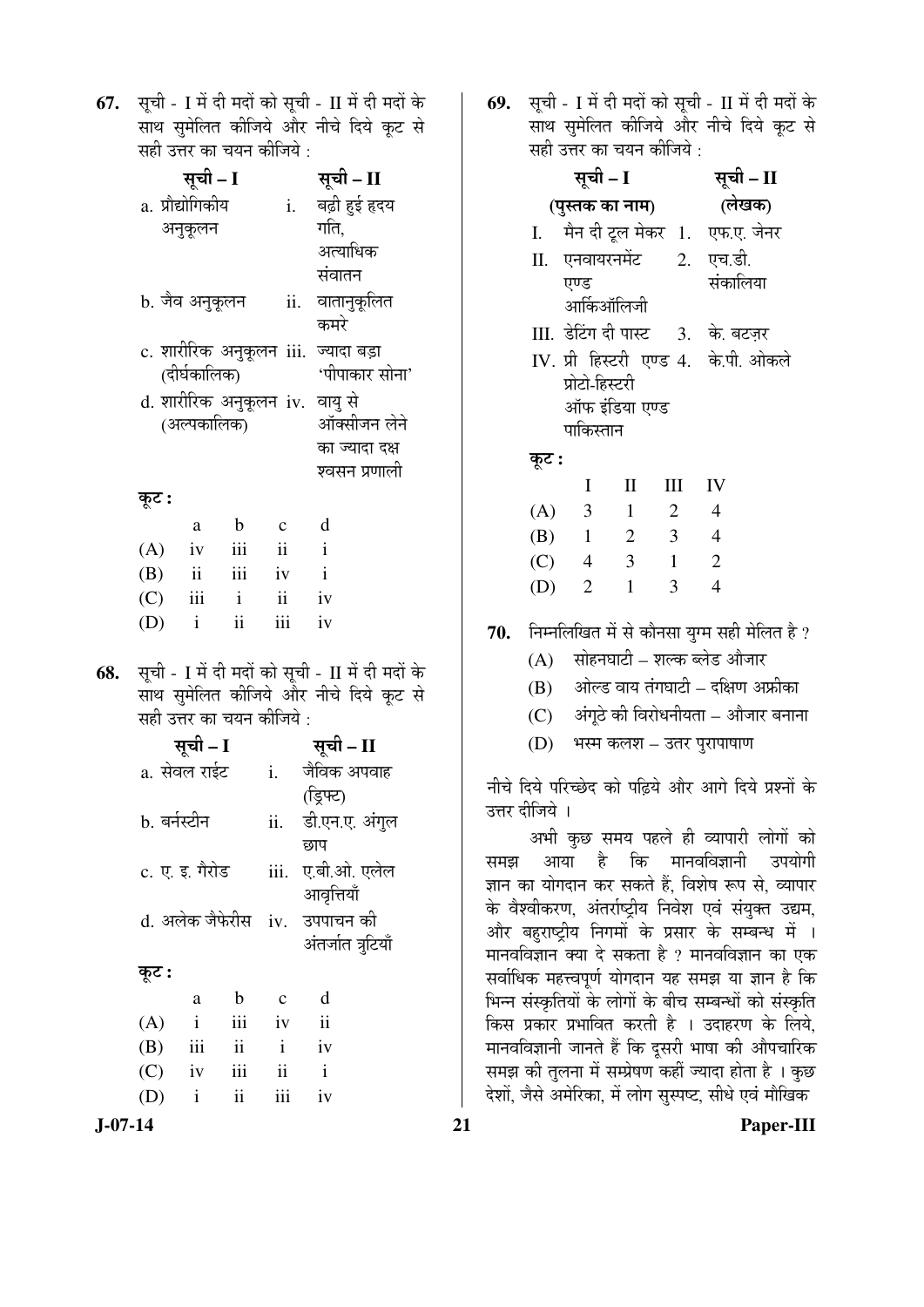verbal messages, but people in other countries are more indirect in their verbal messages. In Japan and China, for example, negative messages are less likely than messges expressing politeness and harmony. Many eastern cultures have ways of saying no without saying the word.

It is also important to understand that different cultures may have different values. People in the United States place a high value on the individual. The importance of relationships with others may take precedence over individual needs in other places. People in the United States emphasize the future, youth, informality, and competitiveness, but in other societies the emphases are often the opposite. In any business arrangement, perhaps no difference is as salient as the value of culture places on time. As we say, "Time is money." If a meeting is arranged and the other person is late, say, 45 minutes people from the United States consider it rude ; but such a delay is well within the range of acceptable behaviour in many south American countries.

Anthropologists have helped busineses become aware of their own "cultures" (some times referred to as organisational cultures). The organizational culture of a business may interfere with the acceptance of new kinds of workers or it may interfere with changing business needs. If parts of that culture need to be changed, it is necessary first to identify what the culture involves and to understand how and why it developed the way it did. Anthropologists know how to identify cultural patterns on the basis of systematic observation and interviewing of individuals.

- **71.** Recently business people have come to reaize the usefulness of anthropological knowledge, because anthropology can contribute to the
	- (A) Globalization of trade
	- (B) International investments
	- (C) Spread of multinational corporations
	- (D) Understanding of relationships between people of different cultures
- **72.** Which is the country where people are direct in their verbal messages ?
	- (A) Japan
	- (B) United States
	- (C) United Kingdom
	- (D) France
- **73.** In business arrangements, nothing is as important as the value of
	- (A) Money
	- (B) Time
	- (C) Information
	- (D) Returns
- **74.** It is anthropologists who have made business people realize the importance of
	- (A) organisational culture
	- (B) worker's culture
	- (C) management needs
	- (D) business arrangements
- **75.** Anthropologists know how to identify cultural patterns, because they conduct
	- (A) Business analysis
	- (B) Survey of workers in the organisations
	- (C) Assessment of the changing business needs
	- (D) Systematic observation and interviews

#### Paper-III 322 J-07-14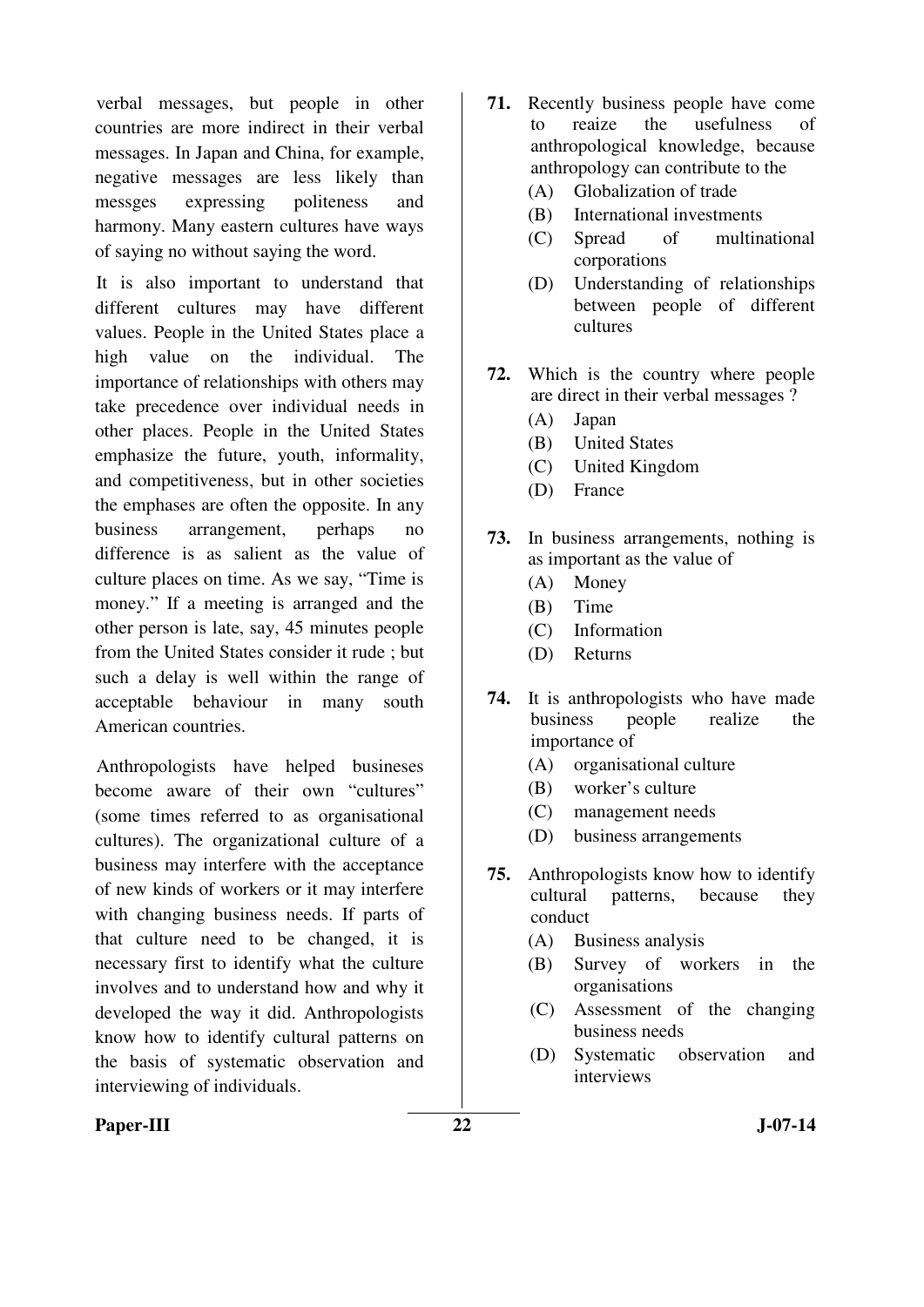संदेशों की अपेक्षा करते हैं परन्तु अन्य देशों में लोग अपने मौखिक संदेशों के सम्बन्ध में ज्यादा अप्रत्यक्ष होते हैं । उदाहरण के लिये. जापान और चीन में नम्रता तथा समरसता अभिव्यक्त करने वाले संदेशों की तुलना में नकारात्मक संदेश कम प्रत्याशित होते हैं । बहुत सी पूर्वी संस्कृतियों के पास शब्द बोले बगैर न कहने के तरीके होते हैं ।

यह समझ लेना भी आवश्यक है कि भिन्न संस्कृतियों के भिन्न मूल्य होते हैं । अमेरिका में लोग व्यक्ति को ज्यादा महत्त्व देते हैं जबकि अन्य स्थानों में व्यक्तिगत आवश्यकताओं की तुलना में लोगों के साथ सम्बन्ध ज्यादा प्राथमिक हो सकते हैं । अमेरिका में लोग भविष्य. यवाओं अन-औपचारिकता तथा प्रतिस्पर्धात्मकता पर बल देते हैं परन्तु अन्य समाजों में, प्राय: इससे विपरीत बात पर बल दिया जाता है । किसी भी व्यापार व्यवस्था में, कोई भी अन्तर इतना प्रमुख नहीं जितना कि संस्कृति द्वारा समय को दिये जाने वाला महत्त्व । जैसा कि हम कहते हैं "समय धन है" । यदि सभा आयोजित की जाती है और एक व्यक्ति विलम्ब से आता है. मान लो 45 मिनट विलम्ब से. तो अमेरिका के लोग इसे रूखा व्यवहार कहेंगे : परन्तु कई दक्षिण अमेरिकन देशों में ऐसा विलम्ब स्वीकार्य व्यवहार की सीमा के अन्दर आता है $\perp$ 

मानव विज्ञानियों ने व्यवसायों को अपनी खुद की संस्कृति (कभी-कभी संगठनात्मक संस्कृतियाँ भी कहा जाता है) से जागरूक होने में सहायता की है । व्यावसाय की संगठनात्मक संस्कृति नये प्रकार के कार्मिकों की स्वीकार्यता के साथ हस्तक्षेप कर सकती है. या यह व्यवसाय की बदलती जरूरतों के साथ हस्तक्षेप कर सकती है । यदि उस संस्कृति के कुछ हिस्से को बदलने की ज़रुरत है. तो सर्वप्रथम यह पहचान करना आवश्यक है कि संस्कृति से क्या-क्या जुड़ा है और यह समझना कि क्यों वह इस प्रकार से विकसित हुई है । मानवविज्ञानी जानते हैं कि नियमबद्ध अवलोकन एवं व्यक्तियों के साक्षात्कार के आधार पर सांस्कृतिक प्रतिरुपों की किस प्रकार पहचान करनी है।

- 71. व्यापारियों को मानवविज्ञानीय ज्ञान के बारे में हाल से पता चला कि मानव विज्ञान निम्नलिखित क्षेत्र में योगदान दे सकता है $\cdot$ 
	- $(A)$  व्यापार का वैश्वीकरण
	- (B) अंतर्राष्टीय निवेश
	- (C) बहराष्ट्रीय कम्पनियों का प्रसार
	- (D) भिन्न संस्कृतियों के लोगों के बीच सम्बन्धों की समझ
- 72. किस देश के लोग अपने मौखिक संदेशों में प्रत्यक्ष हैं ?
	- $(A)$  जापान  $(B)$  अमेरिका
	- (C) युनाइटेड किंगडम (D) फ्रांस
- **73.** व्यावसायिक व्यवस्था में कुछ भी इतना महत्त्व नहीं रखता है जितना कि
- $(A)$  धन  $(B)$  समय
	- (C) सूचना (D) प्रतिफल
- 74. मानव विज्ञानियों ने ही व्यापारियों को <u>निम्नलिखित का महत्त्व समझने में मदद की है:</u>
	- (A) संगठनात्मक संस्कृति
	- (B) कार्मिकों की संस्कृति
	- (C) प्रबन्धन की आवश्यकताएं
	- (D) व्यवसाय/कारोबार सम्बन्ध व्यवस्था
- **75.** मानवविज्ञानी जानते हैं कि किस प्रकार सांस्कृतिक बानगियों की पहचान करनी हैं क्योंकि वे निम्नलिखित करते हैं :
	- $(A)$  कारोबार का विश्लेषण
	- $(B)$  संगठन के कार्मिकों का सर्वेक्षण
	- $(C)$  कारोबार की बदलती आवश्यकताओं का आकलन
	- (D) व्यवस्थित अवलोकन तथा साक्षात्कार